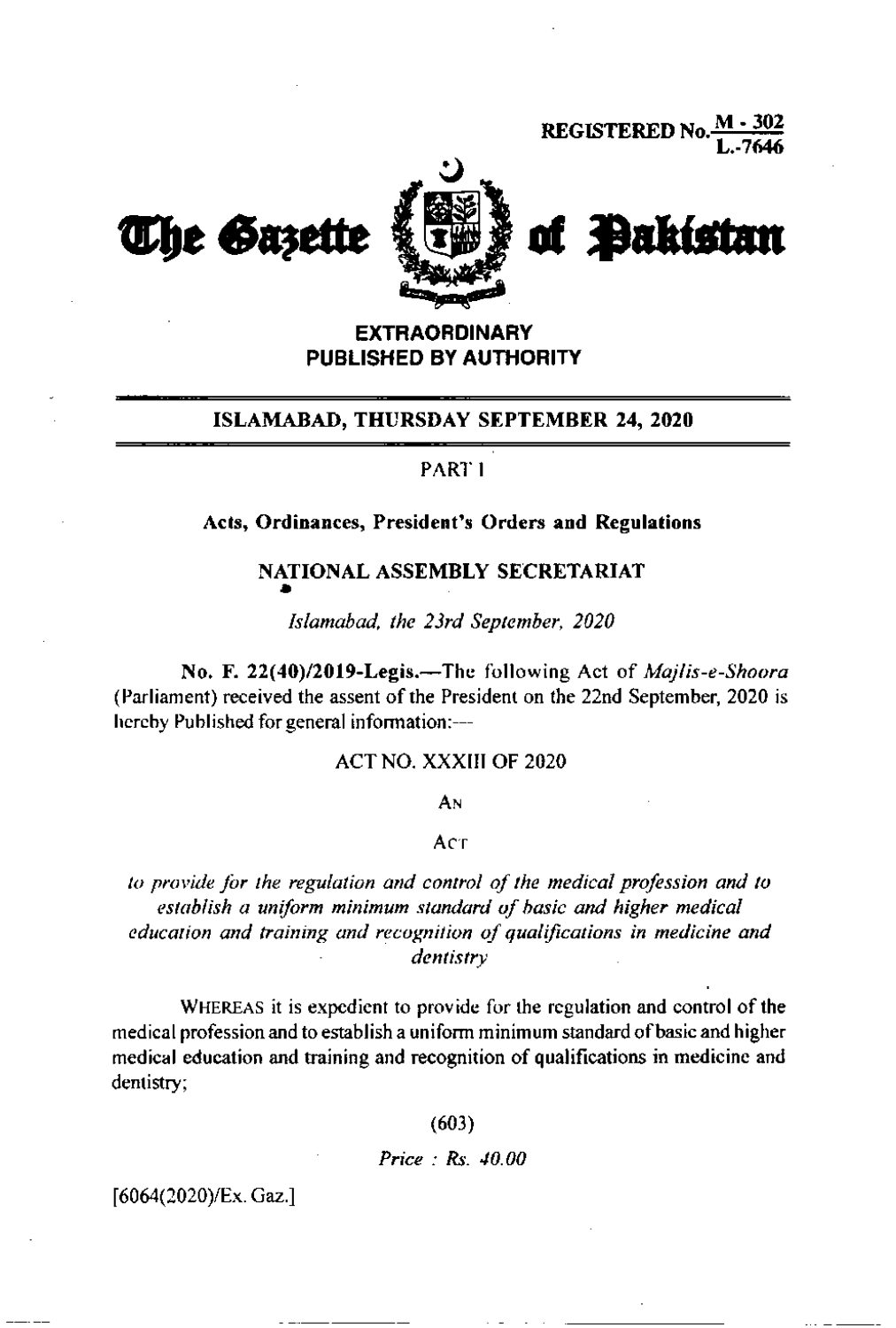It is hereby enacted as follows:—

Short title, extent and commencement- $(1)$  This Act shall be ħ. called the Pakistan Medical Commission Act, 2020.

- (2) It extends to the whole of Pakistan.
- It shall come into force at once.  $(3)$

 $2.$ **Definitions.** $-(1)$  In this Act, unless there is anything repugnant in the subject or context.-

- $(i)$ "Authority" means the National Medical Authority established under this Act:
- "Board" means the National Medical and Dental Academic Board  $(ii)$ constituted under this Act;
- "Chairman" means the Chairman of the Board appointed under  $(iii)$ section  $10(3)$ ;
- "Commission" means the Pakistan Medical Commission established  $(iv)$ under section 3:
- "Commission of inquiry" means the Commission formed under  $(v)$ section 42:
- $(vi)$ "Council" means the Medical and Dental Council constituted under this Act:
- "disciplinary committee" means the disciplinary committee  $(vii)$ constituted under this Act:
- $(viii)$ "Division" means the Division to which business of this Act stands allocated:
- $(ix)$ "full licence" means a permanent licence to practice granted under this Act, subject to continuing validity of the licence under this Act and applicable rules and regulations;
- $(x)$ "Higher Education Commission" means the Higher Education Commission established under the Higher Education Commission Ordinance, 2002 (LIH of 2002):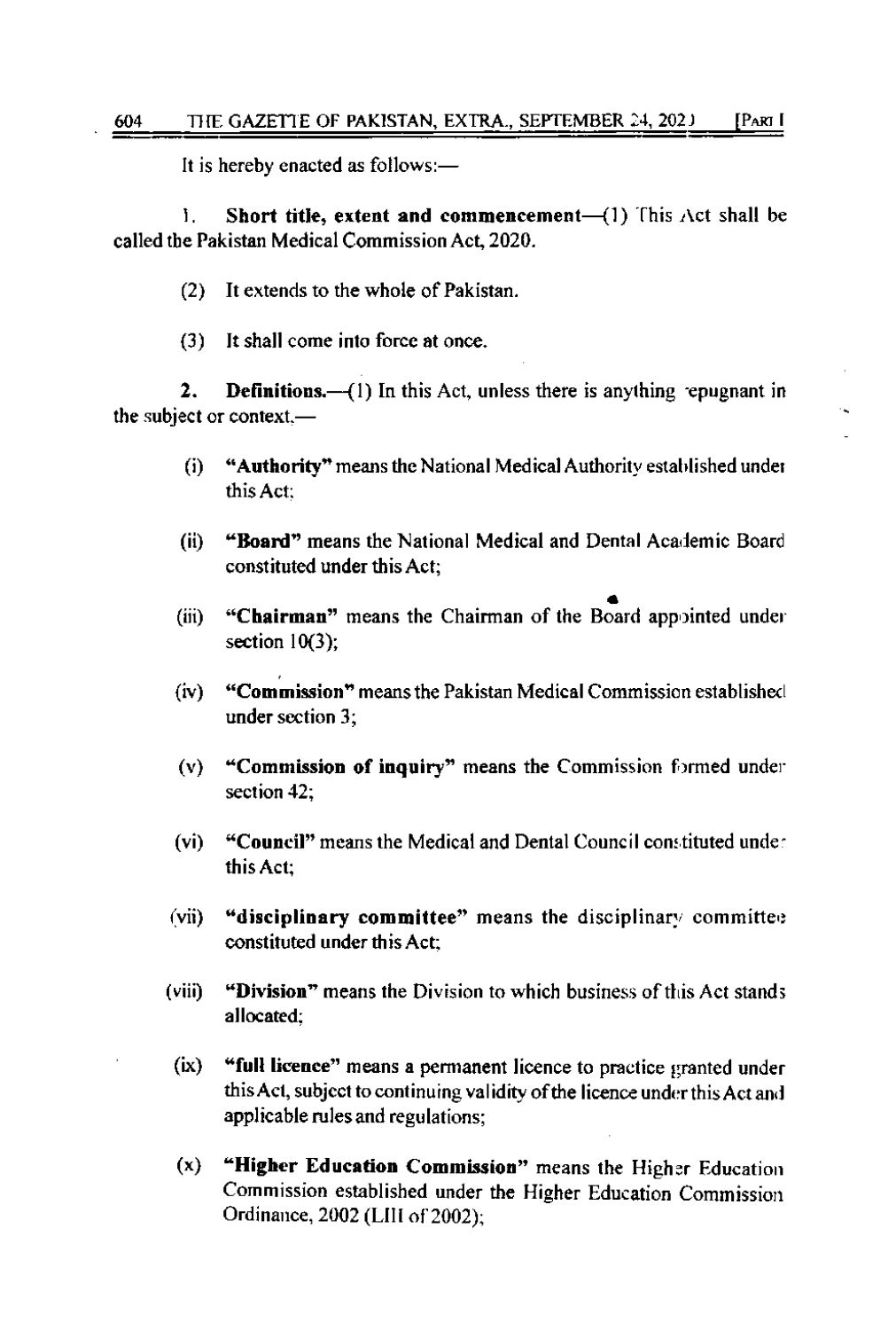- "medical and dental institution" means an entity which imparts  $(x<sub>i</sub>)$ medical or dental education or training or provides healthcare services including hospitals and diagnostic services but excluding private medical or health clinics of a medical or dental practitioner;
- "medical and dental colleges admissions tests" or "MDCAT"  $(xii)$ means the medical and dental colleges admissions test;
- $(xiii)$ "national equivalence board examination" or "NEB" means the national equivalence board examination:
- "national licensing examination" or "NLE" means national  $(xiv)$ licensing examination as defined in section 20;
- "President" means the President of the Council;  $(xy)$
- "provisional licence" means a licence granted to enable training  $(xvi)$ and education prior to grant a full licence and subsequent to having qualified the national licensing examination;
- $(xvii)$ "regulations" means regulations made under this Act;
- "rules" means rules made under this Act; (xviii)
	- $(xix)$ "temporary licence" means a licence granted for a fixed period of time for a specific purpose provided for under this Act;
	- $(xx)$ "Tribunal" means the Medical Tribunal as constituted pursuant to the Medical Tribunal Act, 2020; and
	- "Vice-President" means the Vice-President of the Council.  $(xxi)$

 $(2)$ Subject to the context, the word "medical" occurring hereafter shall include the term "medical and dental".

**Constitution of the Commission.**- (1) Upon the commencement of 3. this Act, the Federal Government shall establish in accordance with the provisions of this Act the Pakistan Medical Commission.

The Commission shall be a body corporate by the name of the Pakistan  $(2)$ Medical Commission having perpetual succession and a common seal, with power, subject to the provision of this Act, to hold and dispose of property, to enter into contracts and shall in the said name sue and be sued.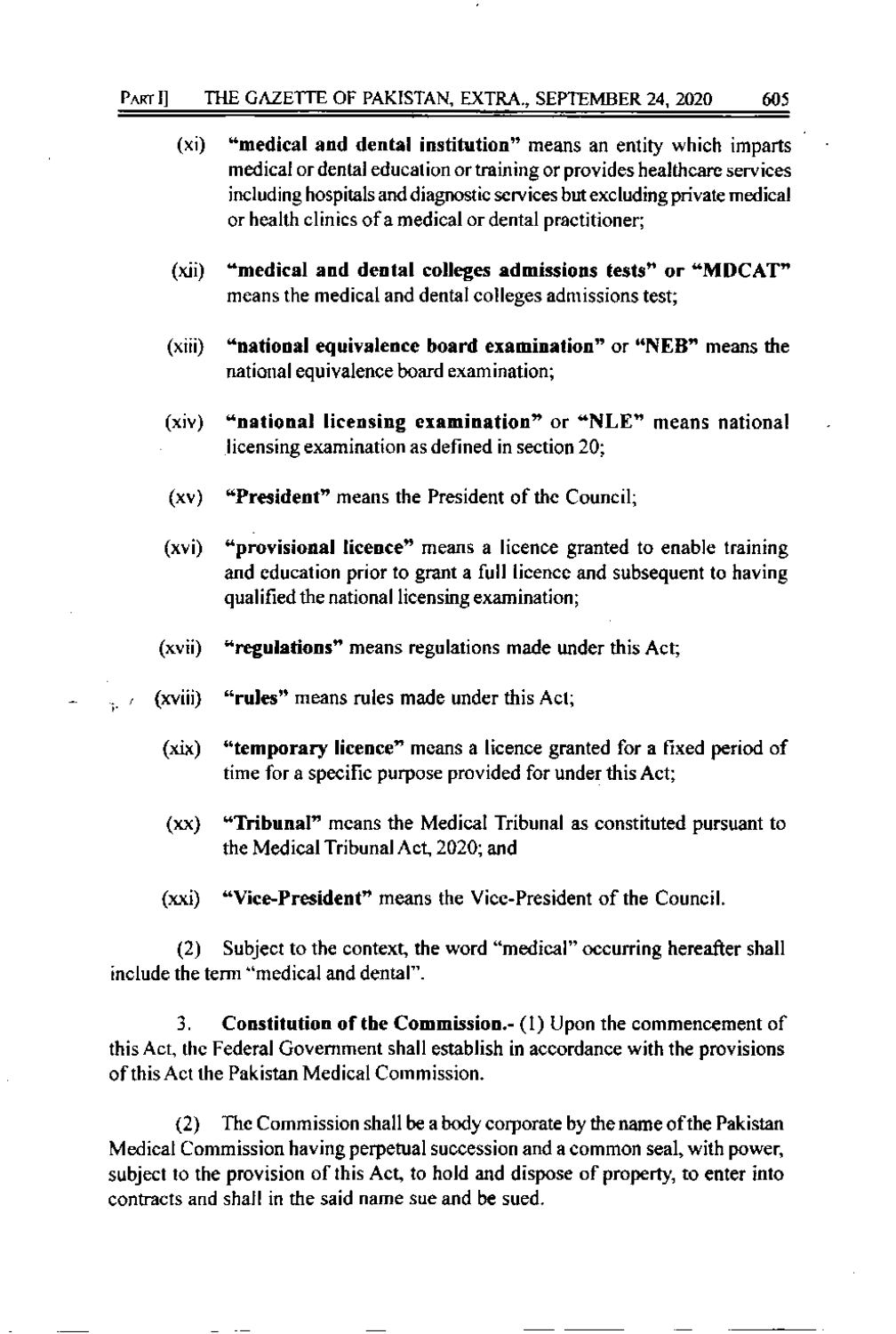### 606 THE GAZETTE OF PAKISTAN, EXTRA., SEPTEMBER 24, 2C20 [PART I

(3) The headquarters of the Commission shall be at Islamabad and it may establish its offices at any other place as it may deem necessary.

- $(4)$  The Pakistan Medical Commission shall consist of  $-$
- (a) the Medical and Dental Council;
- (b) the National Medical and Dental Academic Board; and
- $(c)$  the National Medical Authority consisting of members as provided for under section l5

4. Composition of the Council.—(1) The Council shall comprise the following members to be notified after approval by the Prime Minister of Pakistan in the official Gazette, namely:-

- (a) three members of civil society who shall be nominated by the Prime Minister of Pakistan consisting of a nationally recognized philanthropist or person of known repute, a legal professional and a chartered accountant:
- $(b)$  three members being licensed medical practitioners with at least fifteen years experience of outstanding merit and not being the vice-chancello:, dean, principal or administrator or owner or shareholders of a medical or dental university, collcge or hospital, nomirated by the Prime Minister:
- (c) one member being a licensed dentist with at least fifteen years experience of outstanding merit and not being the vice-chancellor, deart. principal, administrator or owner or shareholder of a medical or dental university, college or hospital, nominated by the Prime Minister cf Pakistan:
- (d) one member being the Surgeon General of the armed forces medical service or his nominee. and
- $(e)$  the Secretary of the Division.

 $(2)$  After the notification of the members of the Council, the Division shall forthwith and not later than fifteen days of the issuance of notificatior, call the first meeting of the newly constituted Council. A minimum of seven members of the Council shall constitute a quorum for the purposes of the meeting of the Council.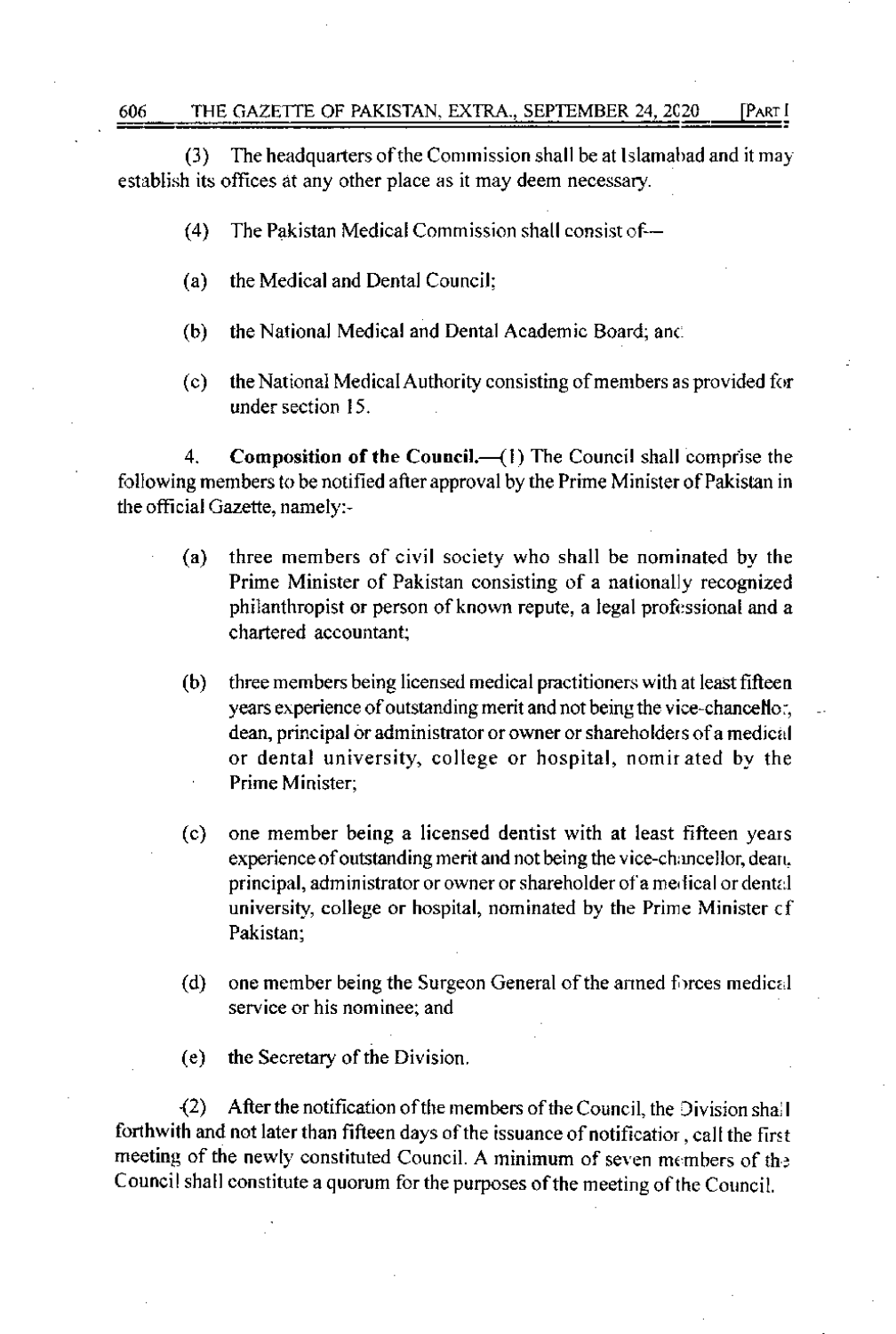(3) The President and Vice-President of the Council shall be appointed from amongst the members of the Council by the Federal Government.

(4) No member shall enter upon office of the member of the Council until he signs and submits a declaration of no conflict of interest.

The Council shall be deemed to be not properly constituted if its  $(5)$ membership falls below six members.

Subject to sub-section (5), no act done by the Council shall be invalid  $(6)$ on the ground merely of existence of any vacancy in or any defect in the constitution of the Council.

5. Restrictions on nominations.—No person, his spouse or children shall be eligible to become a member of the Council if they or any one of them has any conflict of interest being an owner or having any direct or indirect financial interest in a medical or dental institution.

6. Terms of office.—(1) The term of a member nominated to the Council shall be three years unless earlier withdrawn by the nominating or appointing authority. No member of the Council shall serve for more than two terms.

The President and Vice-President of the Council shall hold office either  $(2)$ for a term not exceeding three years or till completion of their term as member of the Council whichever is earlier:

Provided that the Federal Government can remove the President and Vice-President of the Council at its discretion.

If a member fails to attend three consecutive meetings of the Council  $(3)$ without any valid reason or remains out of Pakistan for a continuous period exceeding one year, he shall cease to be the member of the Council.

 $(4)$ Where the said term of three years is about to expire in respect of any member, their successor may be nominated or elected at any time within three months before the expiry of said term, but the successor shall not assume office until the expiry of the said term.

An office-bearer or nominated member may, at any time, resign his  $(5)$ membership by writing under his hand addressed to the President and the seat of such member shall be deemed to have fallen vacant from the date of acceptance of his resignation by the President.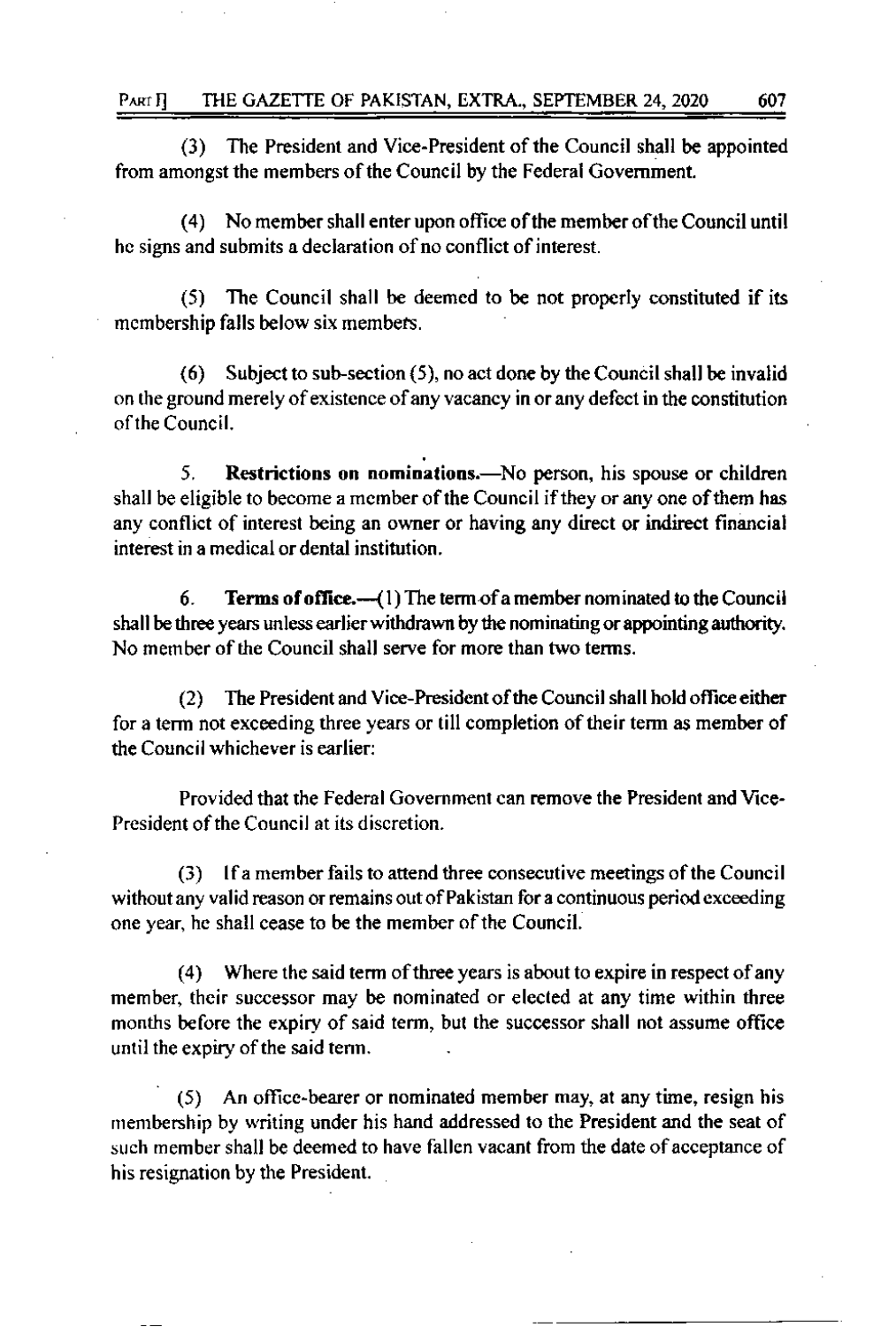A vacancy in the Council shall be filled through the prescribed process  $(6)$ of nomination under section 4 and the person nominated to fill the vacancy shall hold office for the remaining term of the vacancy. Any nomination required to fill a vacancy shall be submitted within fifteen days of such vacancy having occurred.

7. **Meeting of the Council.**  $\rightarrow$  (1) The Council shall meet at least once in three months at such time and place as may be decided by the President. A notice of the meeting shall be issued at least fourteen days prior to the meeting with the exception of an emergency meeting which may be called by a unanimous decision of the President and Vice-President of the Council for reasons to be recorded in writing on a minimum three days prior notice.

A minimum of six members of the Council shall form a quorum, except  $(2)$ an elective meeting and all of the acts of the Council shall be decided by a majority of the members present and voting.

8. Powers and functions of the Council.—(1) The Council shall have the functions and powers of general supervision over the working of the Commissior and shall hold the President and Vice-President of the Council, National Medica and Dental Academic Board, the National Medical Authority, committees and other authorities accountable for all its functions. The Council shall have a I powers not expressly vested in any other authority or officer by any other law where such powers not expressly mentioned in this Act are necessary for the performance of its functions

 $(2)$ Without prejudice to the generality of the foregoing powers and notwithstanding anything contained in any other law for the time being in force, the Council shall have the following functions and powers, namely:-

- $(a)$ to appoint the members, officers and employees of the Commission on such terms and conditions as the Council deems nece sary to carry out the purposes of this Act and to provide for all matters relating to welfare, terms and conditions of service of the members, officers and employees of the Commission in accordance with regulations framed by the Council and including the right, to institute a compulsory golden handshake scheme subject to approval of the Federal Gc vernment, or such other severance package for the employees of the Commission. as it may deem proper;
- $(b)$ to approve the proposed annual plan of work including key performance indicators, the annual and revised budgets, the annual report and the annual statement of accounts:
- to approve strategic plans and approve financial resource development  $(c)$ plans of the Commission;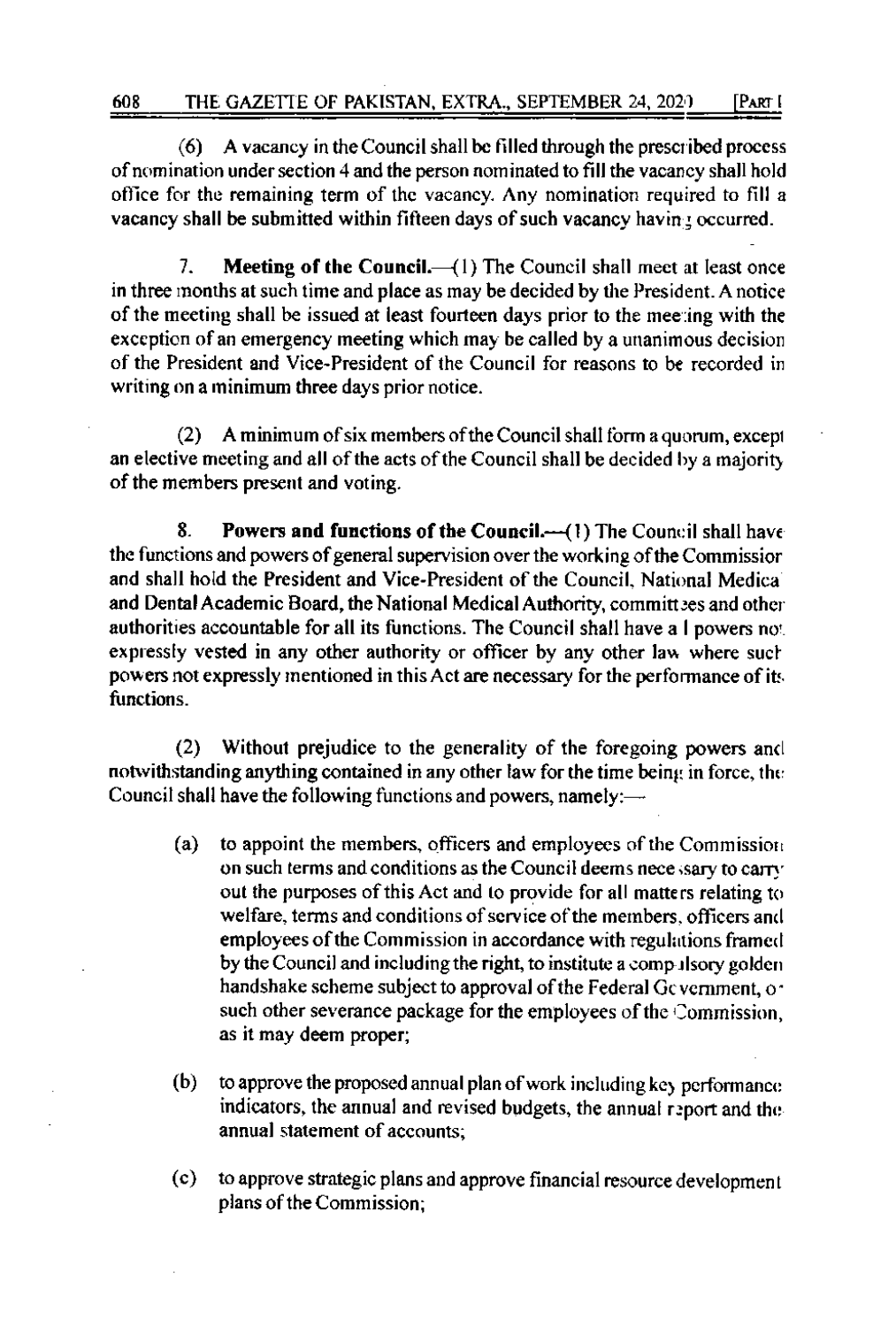#### Part I] THE GAZETTE OF PAKISTAN, EXTRA., SEPTEMBER 24, 2020

 $(d)$ to approve accreditation standards, for under-graduate medical and dental programs of study based in Pakistan;

609

- (e) to approve curriculum and scope of under-graduate medical and dental programs of study in Pakistan leading to general registration of the graduates of those programs to practice medicine and dentistry in Pakistan:
- $(f)$ to frame regulations for conduct of admissions in medical and dental colleges and examinations to be conducted by the Commission and approve the examination structure and standards of the medical and dental colleges admissions test, national licensing examination and the national equivalence board examinations as proposed by the national medical and dental academic board including the standards of revalidation of licences to practice medicine or dentistry in Pakistan;
- $\left( \mathbf{g} \right)$ to grant recognition to medical and dental institutions in Pakistan which train or grant or both train and grant medical and dental post graduate qualifications and to the qualifications granted by these institutions leading to registration of the graduates of those programs to practice medicine in Pakistan as specialists;
- $(h)$ to approve the assessment of international under-graduate medical programs and institutions for registration of their graduates in Pakistan;
- $(i)$ to approve the assessment of authorities or institutions in other countries that conduct examinations for post graduate registration in medicine and dentistry or that accredit post graduate programs of study relevant to registration in medicine and dentistry;
- to approve listing for any new medical and dental specialties;  $(j)$ .
- $(k)$ to hear and decide complaints against licensees of professional negligence and misconduct in accordance with regulations prescribed by the Council;
- to provide non-binding advise to the Federal Government and the  $\left( \mathbf{l}\right)$ Provincial Governments and the Parliament when sought on proposals for granting a charter by the Parliament to award post graduate degrees in the field of medicine and dentistry, both in public and private sector;
- to advise the Federal Government and the Provincial Governments,  $(m)$ health-care commissions, regulatory bodies in the field of medicine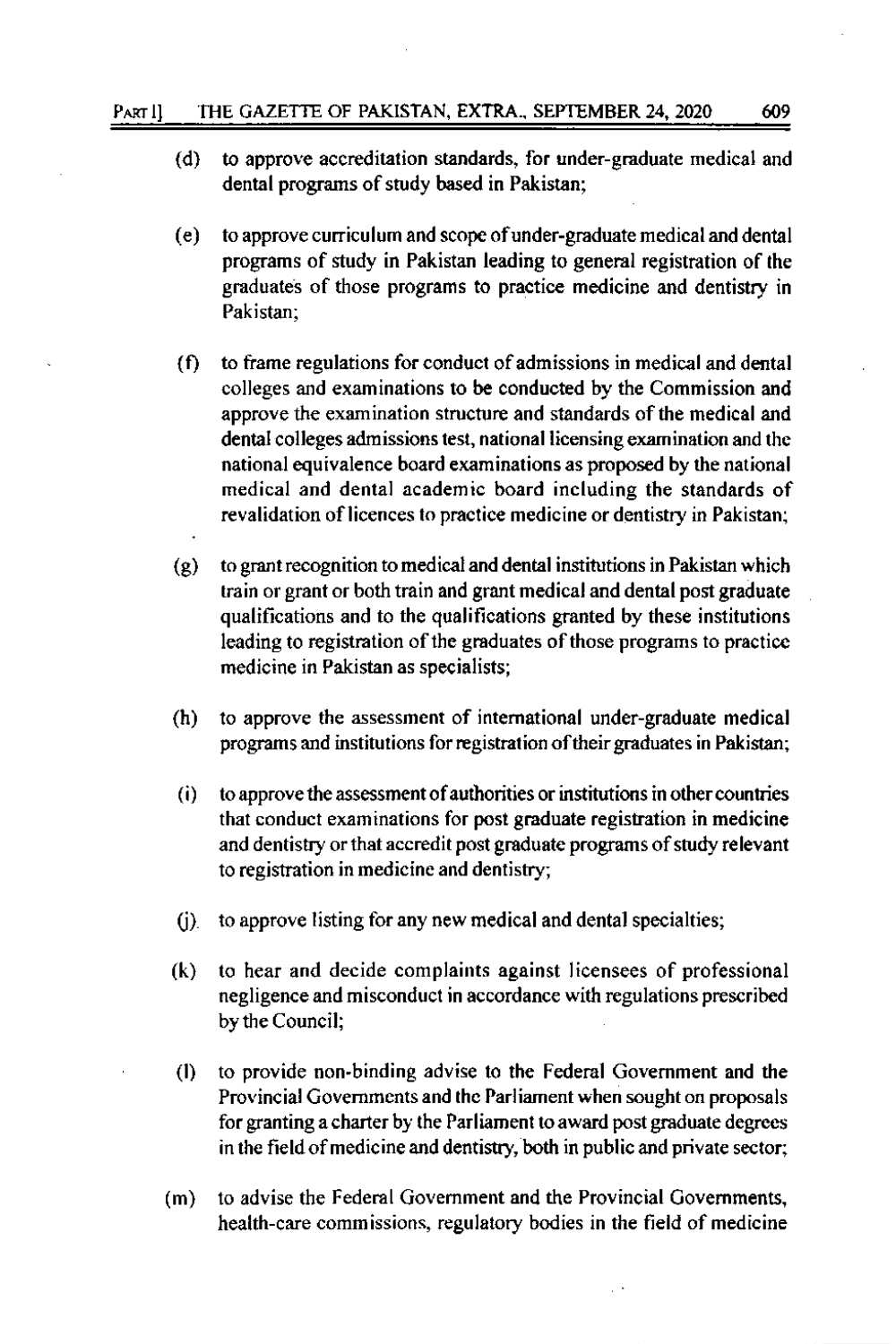#### 610 THE GAZETTE OF PAKISTAN, EXTRA., SEPTEMBER 24, 2020 [Pakt [

and dentistry and any other authority or local body on matters within the powers of the Commission under this Act and ancillary and incidental thereto:

- to work with international health, accreditation and testing authorities  $(n)$ and agencies to bring about improvement in the furthe ance of these objectives;
- to determine the remuneration and allowances to be paid to the  $\left( 0 \right)$ members of the Authority;
- $(p)$ to fix the salaries, remuneration and benefits of the officers and employees of the Commission;
- to constitute from amongst its members or outside experts such  $(q)$ committees as the Council deems necessary to carry out the purposes and functions of the Commission:
- (r) to levy fees for grant, renewal or re-validation of licences, examination s, registrations, inspections, permissions, processes and any and all other ancillary services as may be performed by the Commission in accordance with regulations prescribed by the Council subject to being in consonance with the purposes of providing the operational cost and long term financial sustenance and strength of the Commission in accordance with the financial and development plans approved by the Council:
- to determine in addition to penalties already provided for under this  $(s)$ Act the quantum of penalties in respect of any violation or offence pursuant to this Act or as may be provided for in accordance with regulations prescribed by the Council subject to the quantum being a fair compensation for the wrong caused and a deterrent to future violations of similar nature by any person;
- $(t)$ to do all such matters as are ancillary including issuance of policies or framing of regulations, convenient for or which foster or promote the advancement of matters that are the subject of these objectives ard this Act; and
- $(u)$ to hear appeals against any order, act or decision of the Authority or the National Medical and Dental Academic Board.

 $(3)$ The Council may, of its own motion or otherwise, call for and examine the record of any proceedings in which an order has been passed by any officer.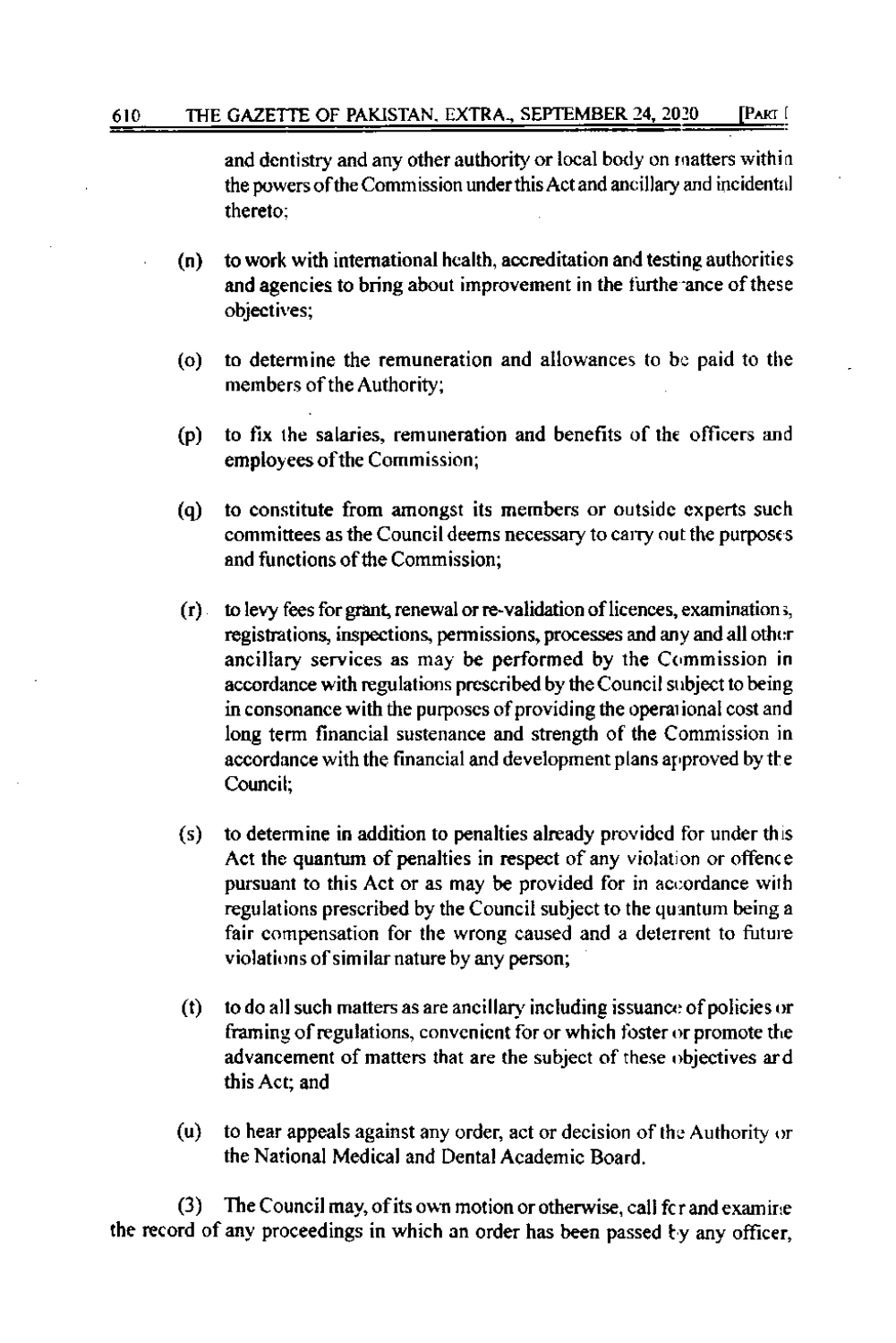committee or authority of the Commission for the purpose of satisfying itself as to the correctness, legality or propriety of any finding or order and may pass such orders as it may deem fit:

Provided that no such order shall be passed unless the person to be affected thereby is afforded an opportunity of being heard.

9. **Principal officers.**  $\left(\frac{1}{1}\right)$  The following shall be the principal officers of the Council, namely:-

(a) the President; and

(b) the Vice-President.

(2) The President shall be the head of the Council and chair its meetings. In his absence, the Vice-President shall chair the Council meeting and perform the functions of the President for that meeting.

The President, or the Vince-President in his absence or as and when  $(3)$ delegated by him, shall be the signing authorities on behalf of the Council.

10. Composition of National Medical and Dental Academic Board.-(1) The Board shall comprise the following members to be notified after approval by the Prime Minister of Pakistan in the official Gazette, namely:-

- the Chairman Higher Education Commission or his nominee;  $(a)$
- the President of the College of Physicians and Surgeons of Pakistan;  $(b)$
- one vice-chancellor or dean of a public medical university nominated  $(c)$ by each Provincial Government from amongst the universities located in the respective province;
- one vice-chancellor or dean of the medical faculty of a private university  $(d)$ or college nominated by each Provincial Government from amongst the universities located in the respective province;
- vice-chancellor or dean of a public medical university and the medical  $(e)$ faculty of a private university or college nominated by the Federal Government from amongst the universities located in the Islamabad Capital Territory;
- the principal of the Army Medical College;  $(f)$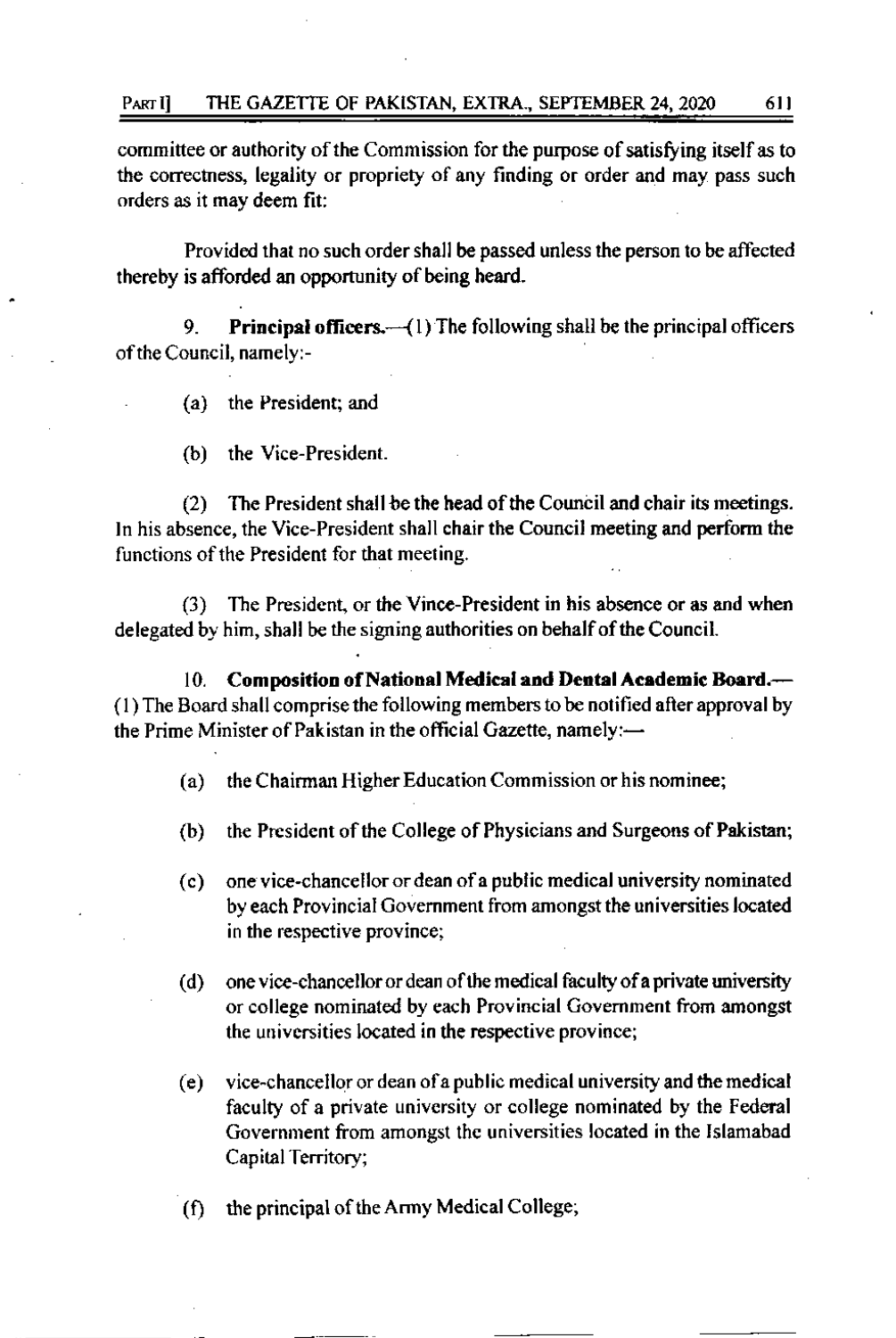#### 612 THE GAZETTE OF PAKISTAN, EXTRA., SEPTEMBER 24, 2020 [Part I

- three members of the clinical faculty of a public or private medical  $\left( \mathbf{g} \right)$ college with at least fifteen years experience as a licensed practitioner or ten years of experience as faculty nominated by the Prime Minister of Pakistan:
- two members of the basic sciences faculty of a public or private medical  $(h)$ college with at least fifteen years experience as a licensed practitioner or ten years of experience as faculty nominated by the Prime Minister of Pakistan: and
- two dentists with at least fifteen years experience as a licenced  $(i)$ practitioner or ten years of experience as dental faculty at a public or private dental college, nominated by the Prime Minister of Pakistan.

(2) After the notification of the members of the Board, the Council shall forthwith and not later than fifteen days from the issuance of notification call the first meeting of the newly constituted Board.

(3) The Chairman of the Board shall be appointed from a nongst the members of the Board by the Federal Government.

(4) No act done by the Board shall be invalid on the ground merely of existence of any vacancy in or any defect in the constitution of the Board.

Term of office of Board members.-(1) The term of a Board 11. member nominated to the Board shall be three years unless earlier withdrawn by the nominating or appointing authority for reasons to be disclosed to the member prior to such withdrawal. No member of the Board shall serve for more than two consecutive terms.

(2) If a member nominated to the Board under clauses (c), (d), (e), (g), (h) or (i) of sub-section (1) of section 10 fails to attend three consecutive meetings of the Board without any valid reason or remains out of Pakistan for a continuous period exceeding one year, he shall cease to be the member of the Board and the nominating authority shall be required to nominate a new member in accordance with section 10.

(3) A member including the Chairman of the Board shall be removed by the Division if-

- his name has been removed from the register of practitioners as a  $(a)$ result of inquiry under this Act; or
- $(b)$ he becomes insane or is declared un-discharged insolvent by a competent court; or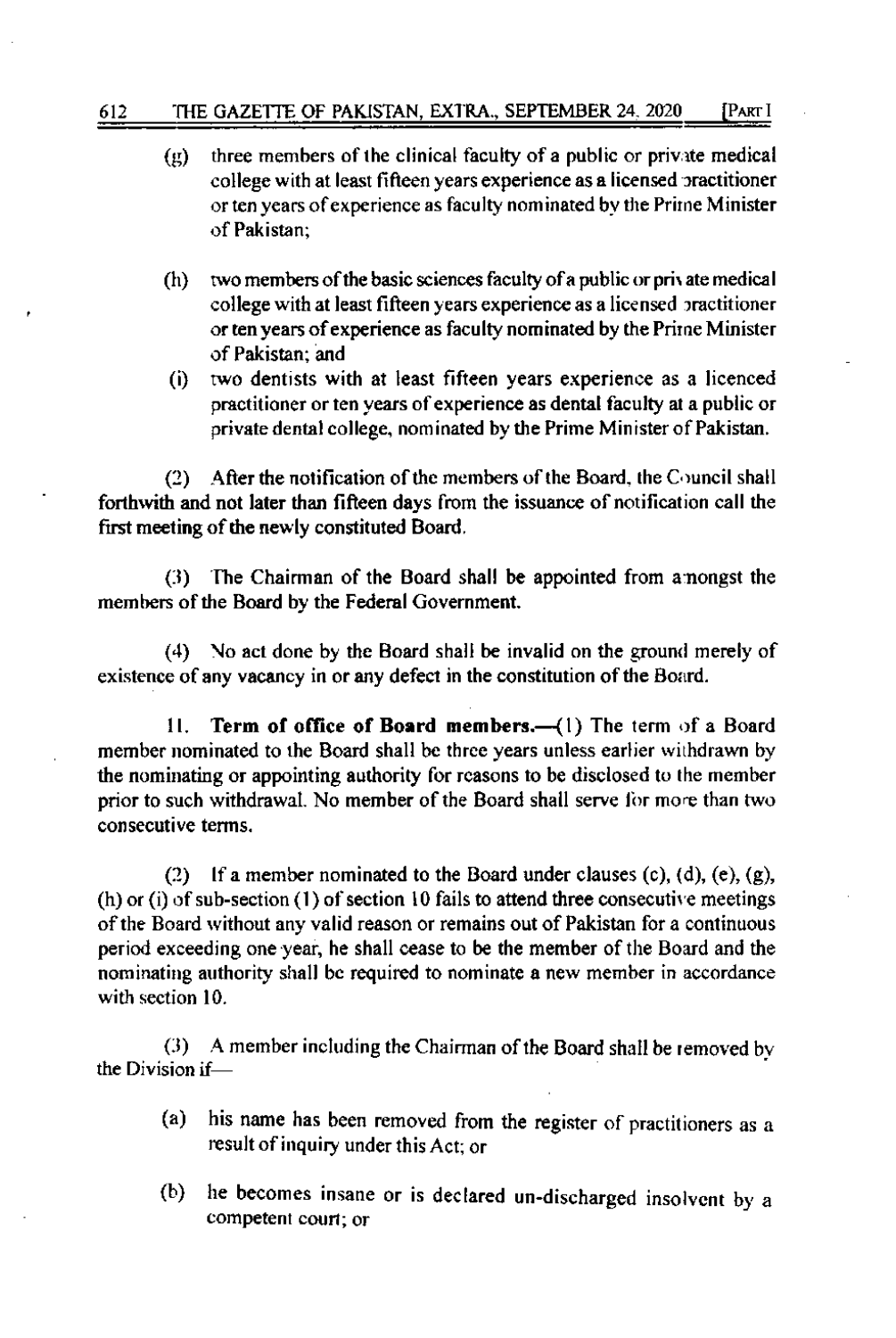- $(c)$ he is convicted of a criminal offence involving moral turpitude, including un-professional and un-ethical conduct under this Act; or
- his nomination is withdrawn in accordance with sub-section (1).  $(d)$

If the membership of a member is called in question on any of the  $(4)$ reasons provided under sub-section (3) his membership shall be deemed suspended until the issuance of a notification of removal by the Division under sub-section (1).

Where the said term of three years is about to expire in respect of any (S) member, his successor may be nominated at any time within three months before the expiry of said term, but the successor shall not assume office until the expiry of the said term.

(6) A nominated member may, at any time, resign his membership by writing under his hand addressed to the President of the Council and the seat of such member shall be deemed to have fallen vacant from the date of acceptance of his resignation by the President.

(7) A vacancy in the Board shall be filled through the prescribed process of nomination under section 10, and the person nominated to fill the vacancy shall hold office for the remaining term of the vacancy. Any nomination required to fill a vacancy shall be submitted within fifteen days of such vacancy having occurred.

12. **Meeting of the Board.**  $-(1)$  The Board shall meet at least once in six months at the offices of the Commission on such date and at such time as may be decided by the Chairman. A notice of the meeting shall be issued at least fourteen days prior to the meeting.

(2) A meeting of the Board for a specific purpose may be called by the Council at a date and time to be determined by the President of the Council in consultation with the Chairman of the Board.

(3) A minimum of two-thirds of the members of the Board shall form a quorum and all of the acts of the Board shall be decided by a majority of the members present and voting.

13. Powers and functions of the Board.—(1) The Board shall have the following functions and powers, namely:-

to formulate accreditation standards, for under-graduate medical and  $(a)$ dental programs of study based in Pakistan and recommend to the Council for its approval;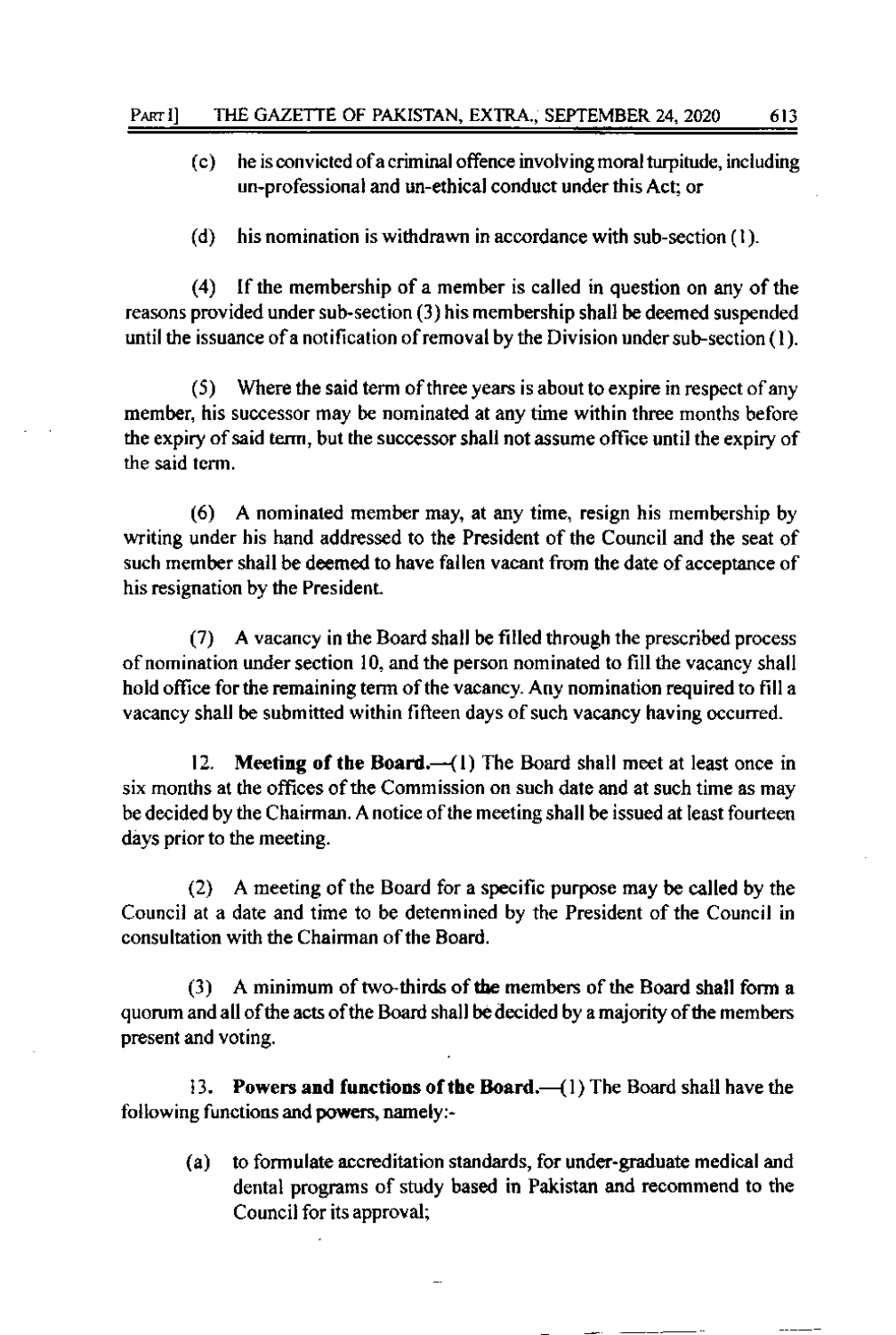- to formulate curriculum and scope of under-graduate medical and dental  $(b)$ programs of study in Pakistan leading to general or specialist registration of the graduates of those programs to practice medicine and dentistry in Pakistan and recommend to the Council for its approval;
- to formulate the examination structure and standards for the MDCAT  $(c)$ for approval of the Council;
- to formulate the examination structure and standards of the NLE for  $(d)$ grant of provisional medical and dental practice licenses upon completion of under-graduate training and to set up and authorize a committee of not less than three persons to formulate the examination papers of NLE for approval of the Council;
- to formulate the examination structure and standards for the NEB  $(e)$ examinations of different levels and to setup and authorize a committee of not less than three persons to formulate the NEB examination papers for approval of the Council;
	- to formulate and recommend to the Council for its approval the  $(f)$ standards, scope and structure of the licence re-validation standards (LRS) and to formulate the necessary procedures for re-validation of licences:
	- to review and issue recommendations in respect of the academic  $\left( \mathbf{g} \right)$ standard of any foreign institution referred by the Council; and
	- to recommend to the Council matters pertaining to policies for  $(h)$ improvement of the quality of medical and dental practitioners and health-care in Pakistan.

 $14.$ Secretary of the Commission.---(1) The Council shall appoint through a transparent process on merit a Secretary of the Commission who shall act as the Secretary to the Council and the Board.

(2) The Secretary shall be appointed for a term of four years. No person shall be appointed as Secretary for more than two terms.

The Secretary shall maintain all records of the Council and the Board  $(3)$ including recording and issuing the minutes of all meetings of the Council and the Board in real time and as approved at the relevant meeting and shall under his signatures issue all notifications and decisions of the Council and the Board as and when necessary.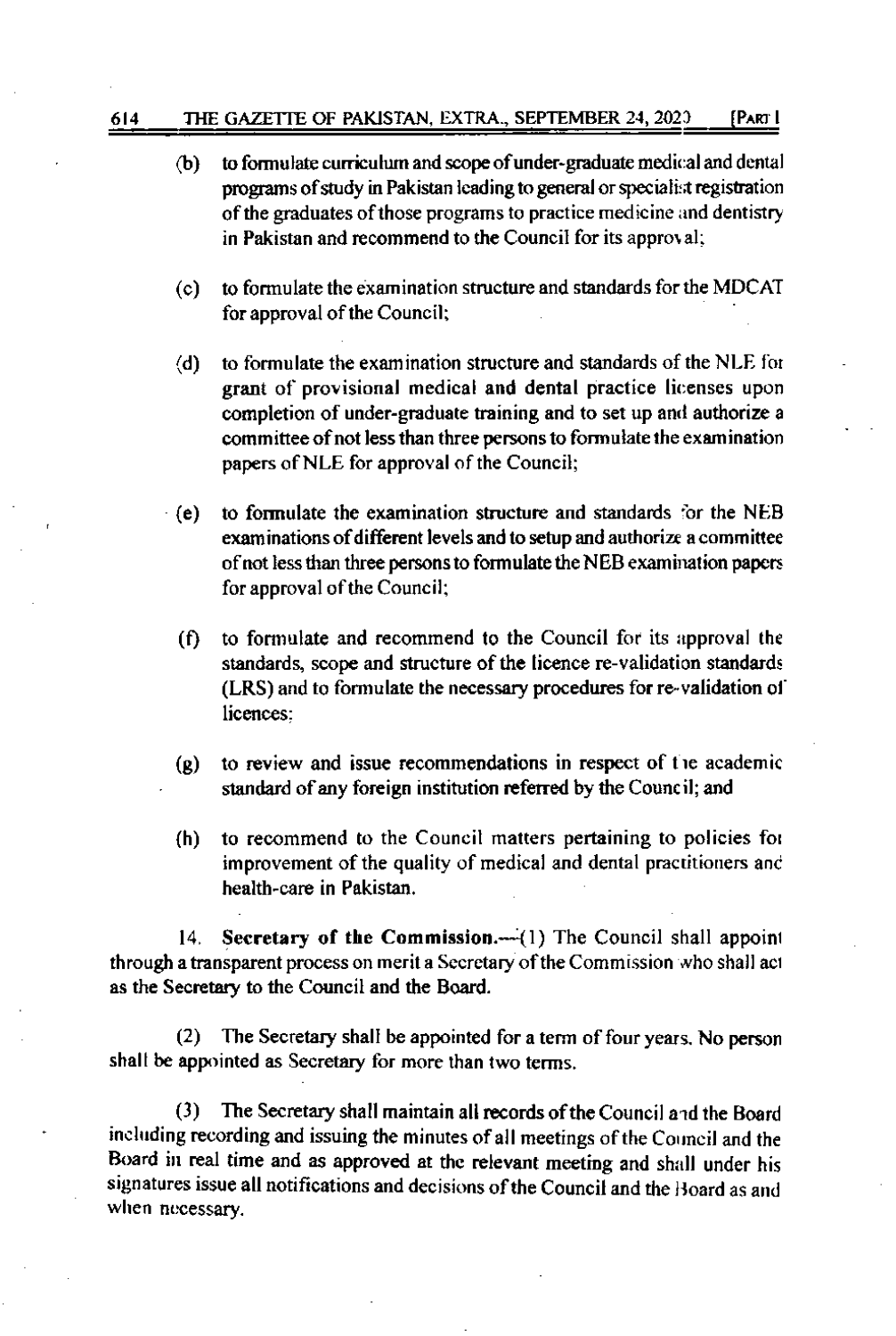The Secretary shall be the custodian of the common seal of the  $(4)$ Commission.

The Secretary shall cause all minutes of the meetings of the Council  $(5)$ and the Board as approved, audited accounts of the Commission and all notifications and decisions of the Council and the Board to be displayed on the website of the Commission and communicated to the Authority.

Composition of the National Medical Authority.-(1) The National 15. Medical Authority shall consist of the following members, namely:-

(a) Member Education and Evaluation;

- (b) Member Examinations;
- (c) Member Licensing;
- (d) Member Information Technology;
- (e) Member Finance;
- (f) Member Legal; and
- Member Administration.  $\left( \mathbf{g} \right)$

The Council shall appoint the members through a transparent process  $(2)$ on merit for a term of four years. No member shall be appointed for more than two terms as a member.

The Federal Government on the recommendations of the Council shall  $(3)$ from amongst the members listed in clauses (a) to  $(c)$ , of sub-section  $(1)$ , appoint one member as the executive member who shall act as the executive and administrative head of the Authority to exercise such functions in accordance with regulations as may be made by the Council.

The Federal Government on the recommendations of the Council may  $(4)$ increase the number of members.

The Council shall determine the role and responsibilities of each  $(5)$ member and may modify, add or amend as necessary.

(6) A member of the Authority shall not have any direct or indirect financial interest in, or have business connection with any person, establishment, institution or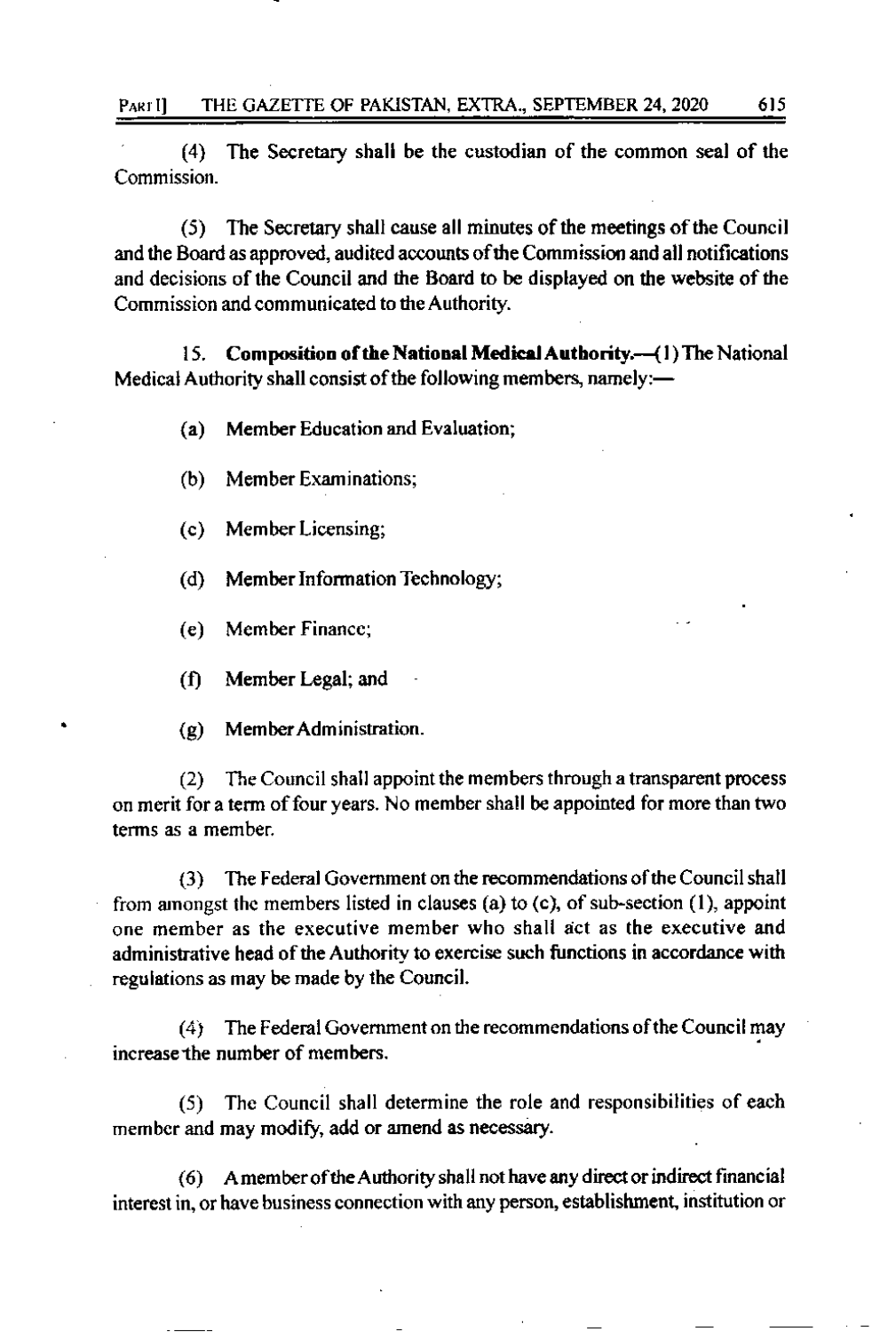organization which owns or operates a medical or dental institution or renders any service which is regulated by the Commission.

**Explanation.**—For the purpose of this sub-section, any invelvement of the spouse or blood relation of any member of the Authority with any establishment. institution or organization shall be considered as a direct financial interest or connection of the member with such establishment, institution or organization.

A member of the Authority may resign from his office by writing  $(7)$ under his hand addressed to the President of the Council, or may be removed from his office if, on an inquiry by the Council, he is found unable to perform the functions of his office because of mental or physical disability or on account of misconduct. including corruption and dis-honesty or having been convicted of a criminal offence.

All decisions of the Authority shall be taken by the concurrence of a  $(8)$ majority of the members.

(9) No act or proceeding of the Authority shall be invalid by reason only of the existence of a vacancy in, or a defect in the constitution of the Authority.

16. **Functions and powers of the Authority.**  $(1)$  Subject to the approval of the Council, the Authority shall have the following functions and powers, namely: -

- to perform all functions and duties as prescribed in this Act or as  $(a)$ prescribed or directed by the Council;
- $(b)$ to recommend the annual budget of the Commission to the Council for approval;
- to cause for an annual audit to be conducted of the Commission and  $(c)$ presented to the Council for approval;
- to prepare and maintain the accounts of the Commission and ensure (d) the funds of the Commission are expended on the purposes as approved by the Council:
- manage the assets, liabilities, receipts, expenditures, funds and  $(e)$ investments of the Commission;
- to conduct all examinations provided for under this Act;  $(f)$
- $\left( \mathbf{g} \right)$ to carry out assessments of any institution or organization in Pakistan or outside Pakistan for purposes of recognition of trair ing or for grant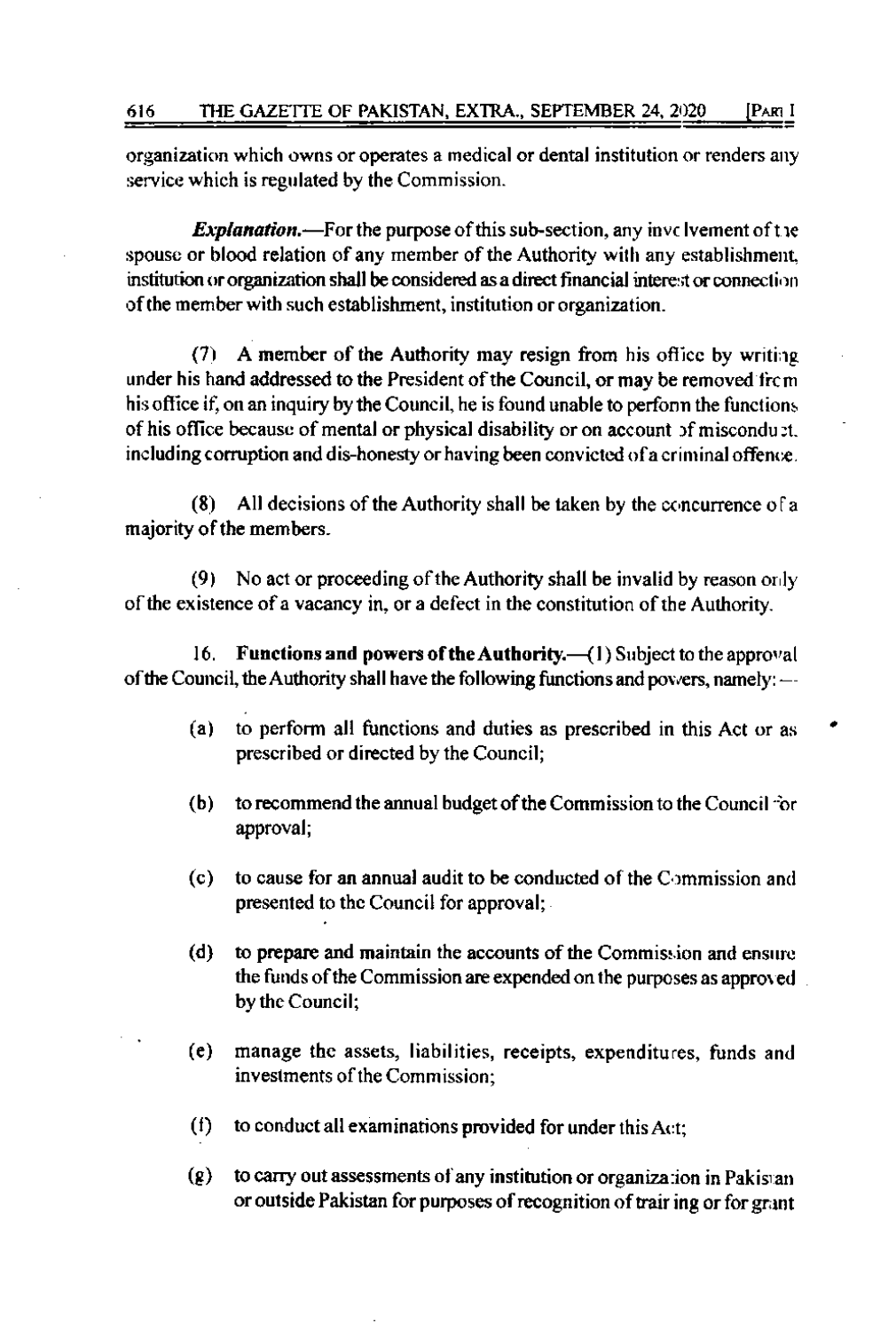#### THE GAZETTE OF PAKISTAN, EXTRA., SEPTEMBER 24, 2020 Pakt II

of registration and issuance of licences to persons pursuant to qualifications issued by such institution or organization;

- to implement all decisions of the Council and the Board;  $(h)$
- to maintain a register of registered and licensed medical and dental  $(i)$ practitioners in the prescribed manner and make the information publicly available;
- to maintain a register of all institutions in Pakistan and outside Pakistan  $(i)$ recognized by the Council for purposes of training or grant of post graduate qualifications; and
- $(k)$ maintain any other register or record for public consumption as may be directed by the Council.

 $(2)$ The Authority shall exercise all powers as shall enable it to effectively perform its functions.

17. Committees of the Council.—The Council and the Board shall have the power to constitute necessary committees comprising of its members and such other persons as the Council and the Board deem proper for undertaking the functions of the Council or to advise and assist the Council and the Board in exercise of its powers.

Medical and dental colleges admissions tests  $(MDCAT)$ . (1) 18. The Authority shall conduct annually on a date approved by the Council and as per standards approved by the Board a single admissions test which shall be a mandatory requirement for all students seeking admission to medical or dental under-graduate programs anywhere in Pakistan.

(2) No student shall be awarded a medical or dental degree in Pakistan who has not passed the MDCAT prior to obtaining admission in a medical or dental college in Pakistan:

Provided that such requirement shall be mandatory for all students who have been enrolled in medical or dental under-graduate programs in the year 2021 and thereafter.

(3) The admission to medical or dental programs conducted by public colleges shall be regulated as per the policy of the Provincial Governments strictly on merit and admission to a private college shall be in accordance with the criteria and requirements stipulated by the private college at least one year in advance of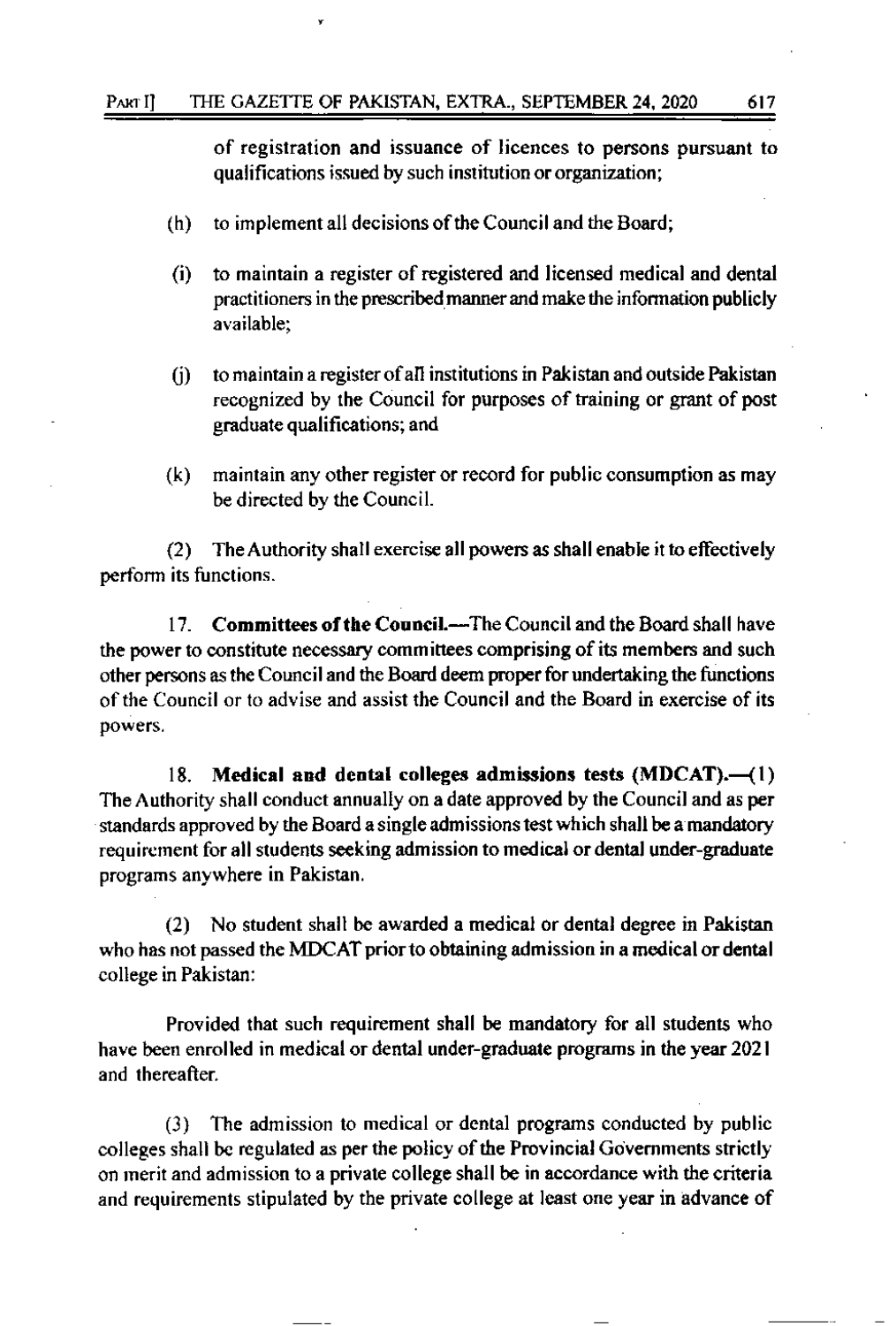admissions including any additional entrance test as may be conducted by a private college subject to any conditions imposed by the relevant university to which such college is affiliated:

Provided that the marks obtained by a student in the MDCAT conducted by the Authority shall constitute a minimum of fifty percent of the weightage for the purposes of admission in the public colleges.

Standards of medical and dental education.-(1) All universities 19. shall ensure that all medical and dental colleges at the time of seeking affiliation fulfill and thereafter consistently maintain the accreditation standards including the maximum students in each year permitted consequent to the accreditation standards. for under-graduate medical and dental programs of study based in Pakistan as formulated by the Board and approved by the Council:

Provided that every private medical and dental college seeking affiliation shall be a body corporate registered as a limited company under the Companies Act. 2017.

(2) All universities shall ensure that all affiliated or constituent colleges conduct programs of study for grant of under-graduate medical or dental degrees as per the curriculum and scope of under-graduate medical education prescribed by the Board and approved by the Council.

(3) All universities shall ensure that all affiliated or constituent colleges within thirty days of completing their admissions each year provide to the Authority particulars of the students enrolled and further provide any change in the status of the student during the students period of studies including discontinuation of studies or transfer to another college within fifteen days of such change occurring.

All universities shall within ten days of students having successfully  $(4)$ completed the program of study and passed their final examinations inform the Authority verifying the results to enable the student to be registered for taking the NLE.

(5) The standard and structure of faculty shall be regulated as prescribed by either the Higher Education Commission or the university to which a college is affiliated or any other law applicable to a public teaching institution subject to the minimum standards determined by the Board.

(6) Any violation by a medical or dental college shall be actionable by the accrediting university in accordance with regulations as may be prescribed by the Higher Education Commission.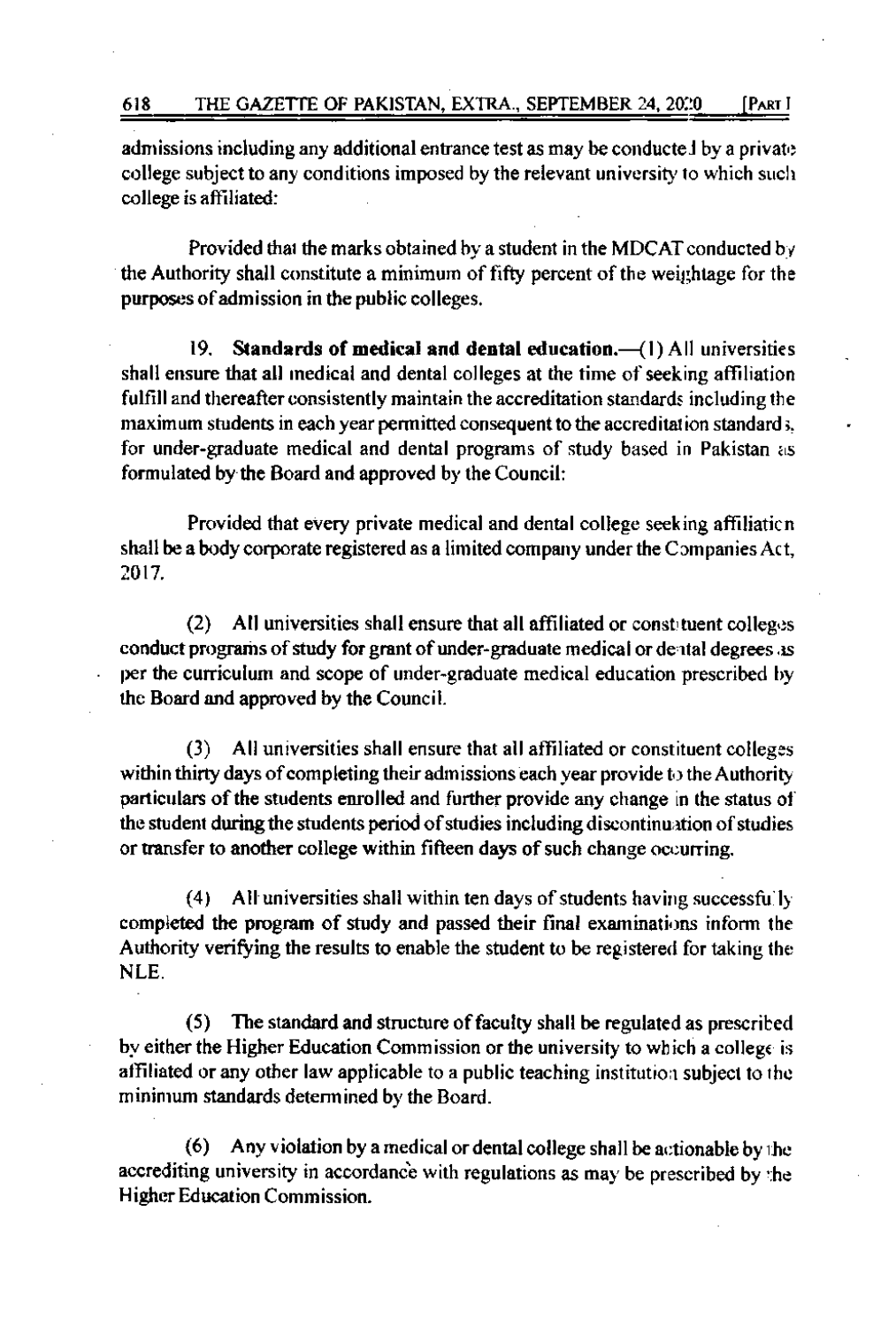All medical and dental colleges shall, at least three months prior to  $(7)$ initiating the annual admissions process, publicly declare the fixed tution and all ancillary fee structure on an annual basis for the entire program of study in which the students are seeking enrollment and which fee structure shall not be enhanced during the students period of enrollment at the college. No medical or dental college shall seek, demand or receive from a student or a student's family, directly or indirectly, any donation or other payment prior to or at the time of admission or thereafter during the period of the students continuing enrollment at the college whether as consideration for grant of admission or otherwise.

At the beginning of each year, an under-graduate medical or dental  $(8)$ program of the medical and dental colleges shall submit their annual financial statements for the previous year and any other years required by the Commission, proposed fee structure and its justification to the Authority.

The private medical and dental colleges may obtain affiliation with  $(9)$ any university having a medical faculty, duly recognized by HEC subject to such university subject to its territorial jurisdiction.

National licensing examination (NLE).—(1) The Authority shall 20. at least twice a year as per schedule approved by the Council conduct the NLE. Passing the NLE shall be mandatory for obtaining a full licence. The NLE shall be substantially based on objective computer based multiple choice questions and a practical component if determined by the Council:

Provided that there shall be no limit on the number of times a person may attempt the NLE:

Provided further that Pakistan armed forces cadets who upon successful completion of their under-graduate degree program and pre-requisite military training are commissioned in the Pakistan armed forces shall be granted an armed forces provisional licence and shall qualify their NLE during service as regulated by the service head quarters prior to grant of full licence.

A person, having obtained an under-graduate medical or dental  $(2)$ qualification issued by a university in Pakistan or an under-graduate medical or dental qualification issued by a foreign institution duly recognized by the Commission, shall be granted a provisional licence to undertake his house job within fourteen days of verification of their qualification by the granting institution:

Provided that the person to whom a provisional licence is granted shall complete the mandatory requirement of passing the NLE at any time prior to issuance of full licence.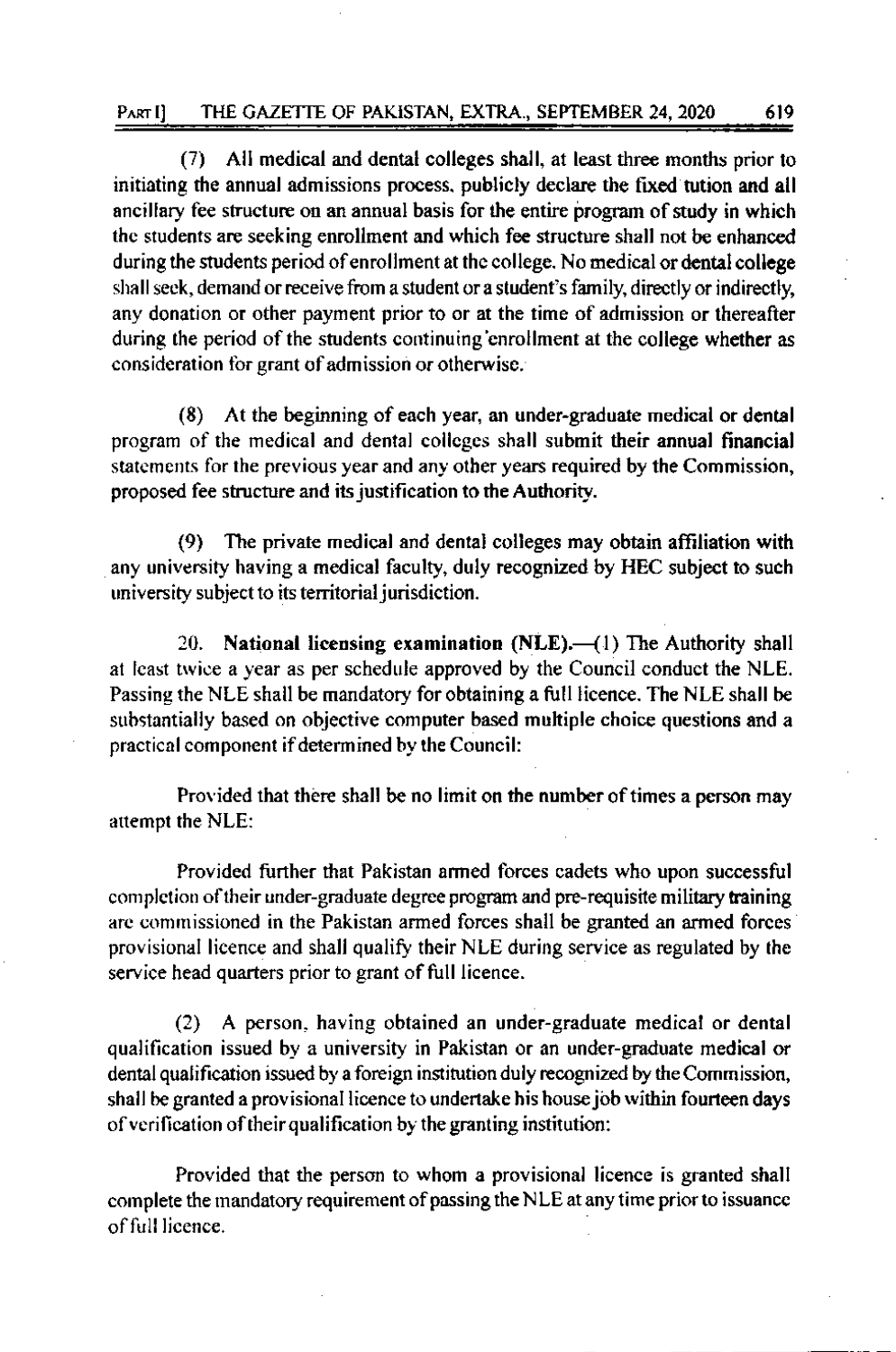Any medical or dental practitioner who has obtained a licence to  $(3)$ practice in any foreign country after having qualified from Pakistan or from a foreign institution recognized by the Commission and does not hold a postgraduate qualification recognized by the Council, shall be required to qualify the NLE for grant of a full licence to practice in Pakistan:

Provided that a medical or dental practitioner who has obtained a licence to practice in a foreign country or qualified from a foreign institution, not recognized by the Commission, but has acquired a postgraduate qualification in Pakistan or from a foreign institution recognized by the Council shall not be required to qualify the NLE and shall be granted a full licence to practice on the basis of the recognized postgraduate qualification.

 $21.$ **National equivalence board examination.**  $(1)$  The Authority sha 1 at least twice a year as per schedule approved by the Council conduct the NEB to assess and oversee the assessment of the knowledge, clinical skills and professional attributes of students who have partially completed a medical and dental program in a foreign institution and are seeking transfer to and admission in a medical or dental college in Pakistan. The NEB shall be substantially based on objective computer based multiple choice questions.

Any student who has been enrolled in a medical or dental institution or  $(2)$ college outside Pakistan and has completed more than two years of the program may seek transfer and admission to a medical or dental college in Pakistan subject to qualifying the relevant standard of the NEB for the prescribed period of each program of study pursuant to which the student shall be qualified to obtain admission in the immediately subsequent year.

A student shall be required to take the NEB within twelve months of  $(3)$ having left his program of study outside Pakistan in order to be eligible for admission to a medical or dental college in Pakistan.

Recognition of post graduate, additional or alternative 22. qualifications.-(1) The Council may subject to assessment and recommendation by the Authority, approve and recognize a post graduate, additional or alternative qualification offered by an institution in Pakistan.

 $(2)$ The Council may where necessary seek professional advice or the opinion of the relevant faculty of the College of Physicians and Surgeons, or of a university, to assess a recommendation for approval of a post graduate, additional or alterative qualification.

Recognition of medical institutions for grant of post graduate,  $23.$ additional or alterative qualification. (1) The Council shall recognize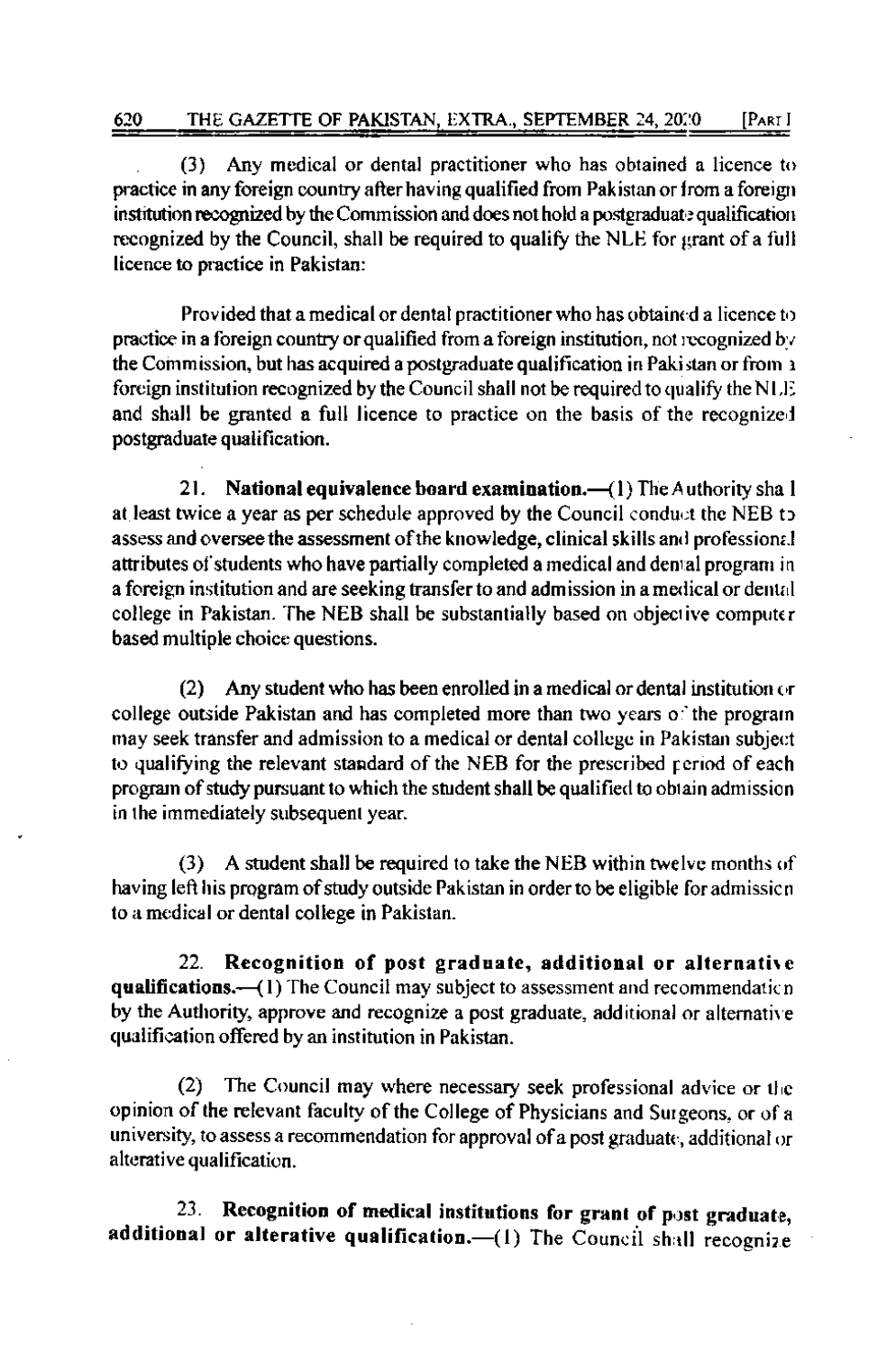#### THE GAZETTE OF PAKISTAN, EXTRA., SEPTEMBER 24, 2020 PART I]

postgraduate medical and dental qualifications or diplomas given by the College of Physicians and Surgeons of Pakistan:

621

Provided that no honorary qualification or diploma declared to be honorary by the College of Physicians and Surgeons of Pakistan shall be recognized by the Commission.

 $(2)$ The Council may subject to assessment and recommendation by the Authority, grant recognition to a medical institution in Pakistan which trains or grants or both trains and grants recognized post graduate, additional or alterative qualifications for purposes of practice of medicine or dentistry.

 $(3)$ Any medical institution or medical university requesting recognition in pursuance of sub-section (2) may apply to the Commission in the prescribed manner.

Upon receipt of application made in pursuance of sub-section  $(3)$ , the  $(4)$ Authority shall within a period of three months scrutinize the application and if satisfied that the application is in conformity with the prescribed procedure, shall recommend the same to the Council for its approval.

Recognition of foreign post graduate, additional or alternative 24. medical or dental qualification.-- (1) The Council may subject to assessment and recommendation by the Authority recognize any post graduate, additional or alternative medical or dental qualifications granted by a foreign institute.

(2) The Council may where necessary seek the opinion of the relevant faculty of the College of Physicians and Surgeons, or of a university, and in addition thereto the opinion of the foreign authority of the country where such foreign institution is located to assess a recommendation for approval of a post graduate, additional or alterative qualification.

The Authority shall assess for purposes of recommendation any foreign  $(3)$ qualification either on the application of a foreign institution or upon an application by a person having acquired a previously un-recognized qualification. The Authority shall conduct and complete its assessment within three months of an application being made.

 $25.$ Recognition of foreign institutions for under-graduate, post graduate, additional of alternative qualification.- (1) The Council may subject to assessment and recommendation by the Authority recognize any foreign institution which grants an under-graduate medical or dental qualification or a recognized foreign post graduate, additional or alterative qualification.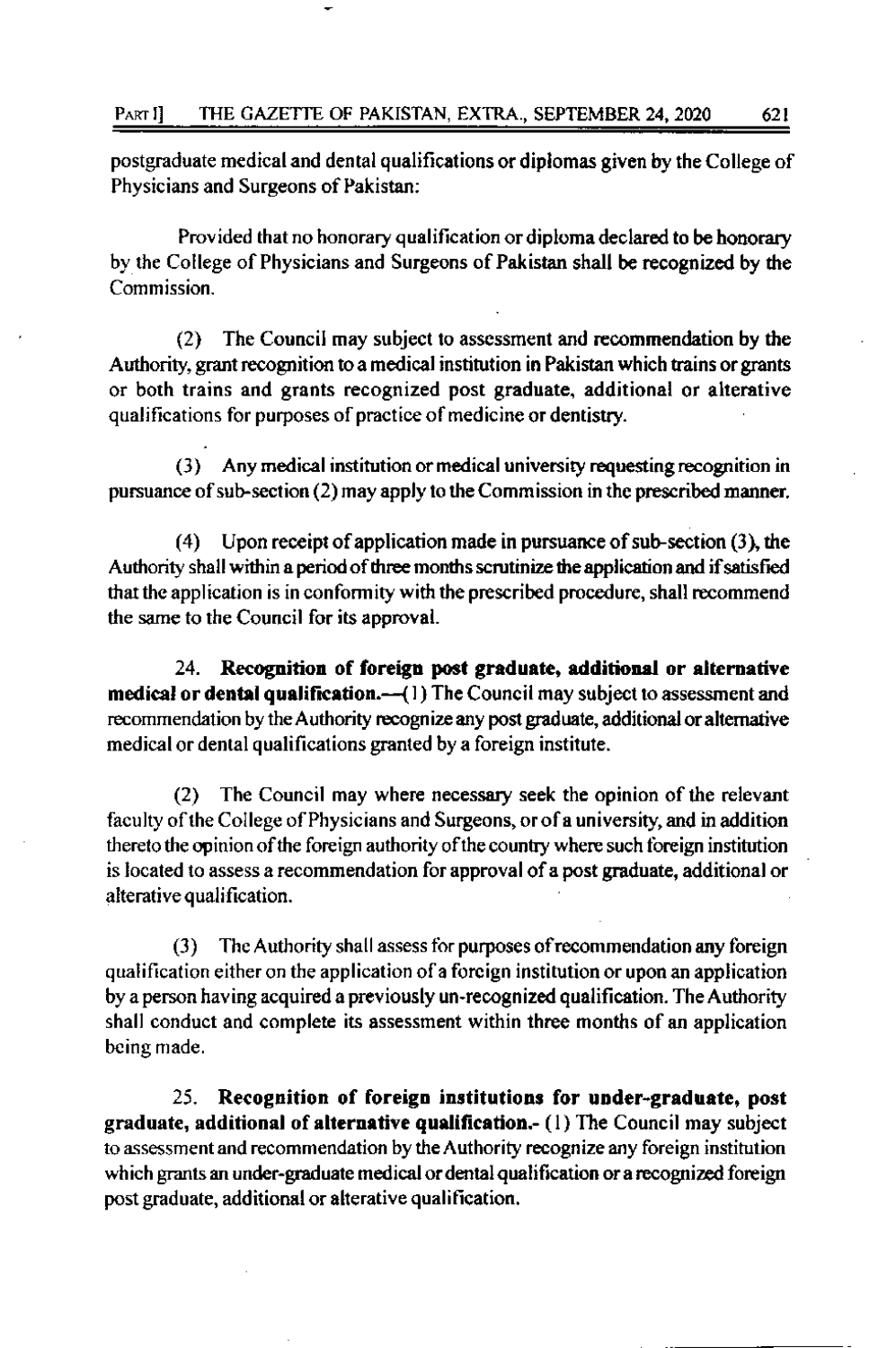$(2)$ The Authority shall assess for purposes of recommendation any foreign institution either on the application of such foreign institution or upon an application by a person having acquired a recognized qualification from a previously un-recognized foreign institution. The Authority shall conduct and complete its assessment within three months of an application being made.

26. Recognition of continuous professional development opportunity providers.—The Council on the recommendation of the Authority may grant recognition to any organization in Pakistan or outside Pakistan, which provides opportunities of continuous professional development to the registered medical and dental practitioners.

**House job.**  $\leftarrow$  (1) Every person having obtained a provisional licence 27. under sub-section (2) of section 20 shall be required to undergo and successfully complete a mandatory one year house job, internship or foundation year, by whatever name called, at an institution recognized by the Commission or an equivalent of a house job outside Pakistan as may be recognized by the Commission.

(2) Every medical or dental college in Pakistan shall be responsible to provide a paid house job, at its own affiliated teaching hospital to all of its graduates have acquired a provisional licence. Failure to provide a house job shall result in the medical or dental college reimbursing the stipend paid to the graduate by the training hospital where the graduate obtains house job training:

Provided that in the event the graduate opts voluntarily to pursue training in any other teaching hospital, their salary or stipend shall not be the responsibility of the medical or dental college of the graduate:

Provided further that the stipend or salary paid to house officers shall be determined by the Provincial Government or Federal Government as applicable for public colleges and private colleges shall pay a stipend or salary not being less than the amounts applicable to public colleges.

A house job, internship or foundation year shall consist of full time and  $(3)$ structured training as specified by the Board and approved by the Council.

The teaching hospital shall issue on the conclusion of the house job  $\varepsilon$  $(4)$ certificate confirming that the provisional licence holder has satisfactorily completed the mandatory house job modules for grant of full licence.

28. Recognition of hospitals or institutions for house job or internship or foundation year training.-- (1) The Authority shall upon inspection and assessment recommend to the Council for grant of recognition to any hospitals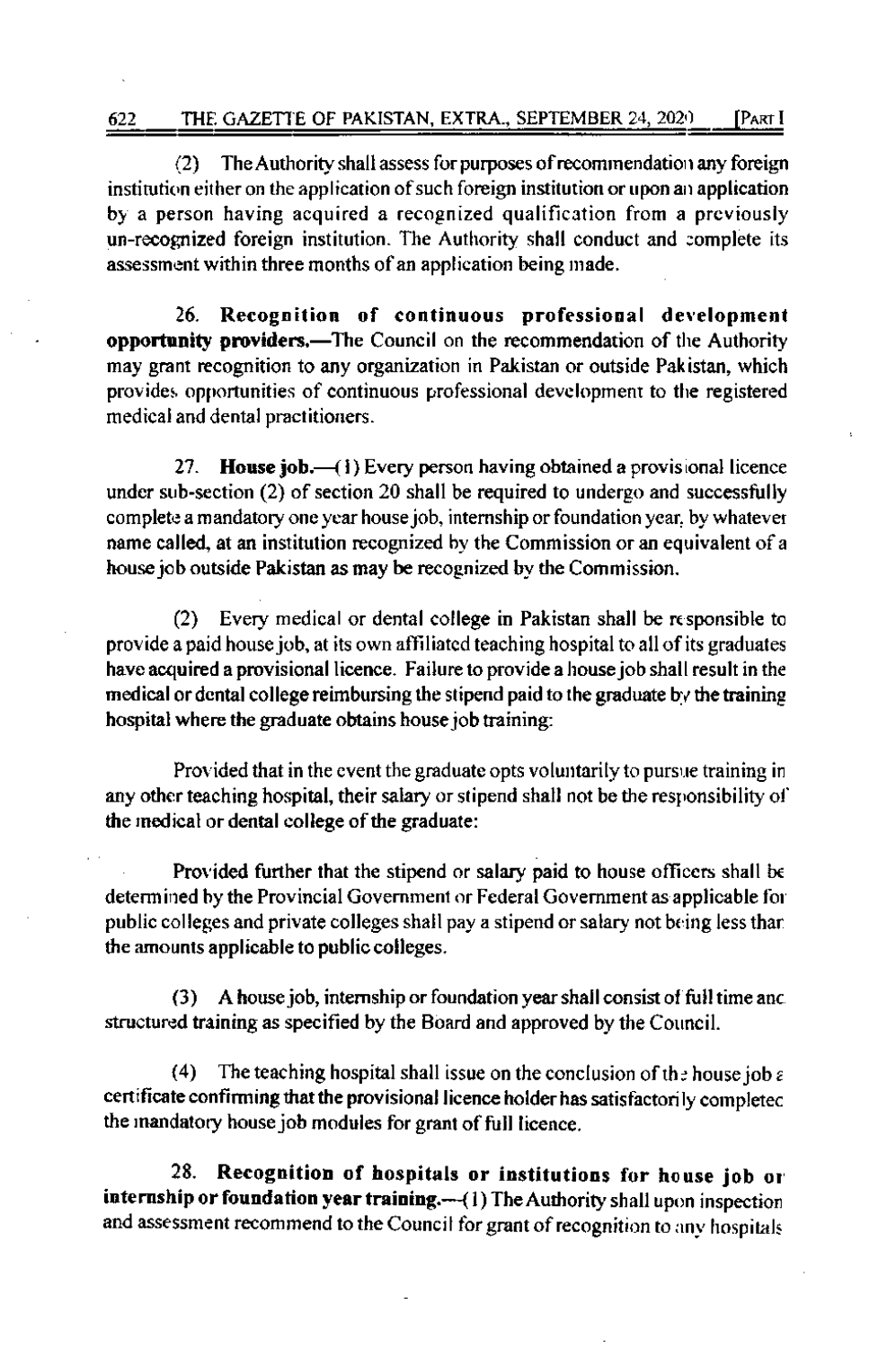or institutions in Pakistan which train for house job or internship or foundation year, as the case may be.

Upon the grant of approval for recognition by the Council, the hospital  $(2)$ or institution shall be entitled to train for house job or internship or foundation year after the date of notification of approval.

The Council shall recognize any foreign teaching hospital or institution  $(3)$ recognized by the regulatory authority of such country for purposes of imparting house job, internship, foundation year or clinical training by whatever name called.

Licensing. $-(1)$  The Authority shall grant a full licence to practice 29. basic medicine or dentistry as a general practitioner to a person who subsequent to qualifying the NLE has completed his mandatory one year house job or foundation year or internship satisfactorily or has successfully completed a house job, internship or foundation year equivalent to a house job at a foreign teaching hospital or institution recognized under sub-section (3) of section 28.

A general practitioner may treat all ordinarily recognized common  $(2)$ medical or dental ailments and shall not practice in fields or specialties, as recognized by the Commission for which formal training is required subject to any restrictions prescribed by the Council. In life saving emergencies treatment may be provided until ordinarily recognized specialist services can be obtained or a safe referral can be ensured. No practitioner shall represent himself as a specialist or practice as a specialist, without having appropriate qualifications, recognized and duly registered by the Commission.

 $(3)$ The Authority shall cause for the registration of a recognized post graduate, alternative or additional qualification on the licence of a medical or dental practitioner where such qualification permits the medical or dental practitioner to represent and practice such speciality in consonance to such qualification.

The Authority shall grant to a person licensed in a foreign country and  $(4)$ in training in a foreign institution, a temporary licence for a fixed period of time to enable the person to take an elective training in a recognized institution in Pakistan which has accepted the person for training.

The Authority shall grant to a person duly licensed in a foreign country  $(5)$ a speciality recognized in the foreign country a temporary licence for a fixed period of time to enable the person to provide training or perform surgical or other procedures or teach in a recognized institution in Pakistan.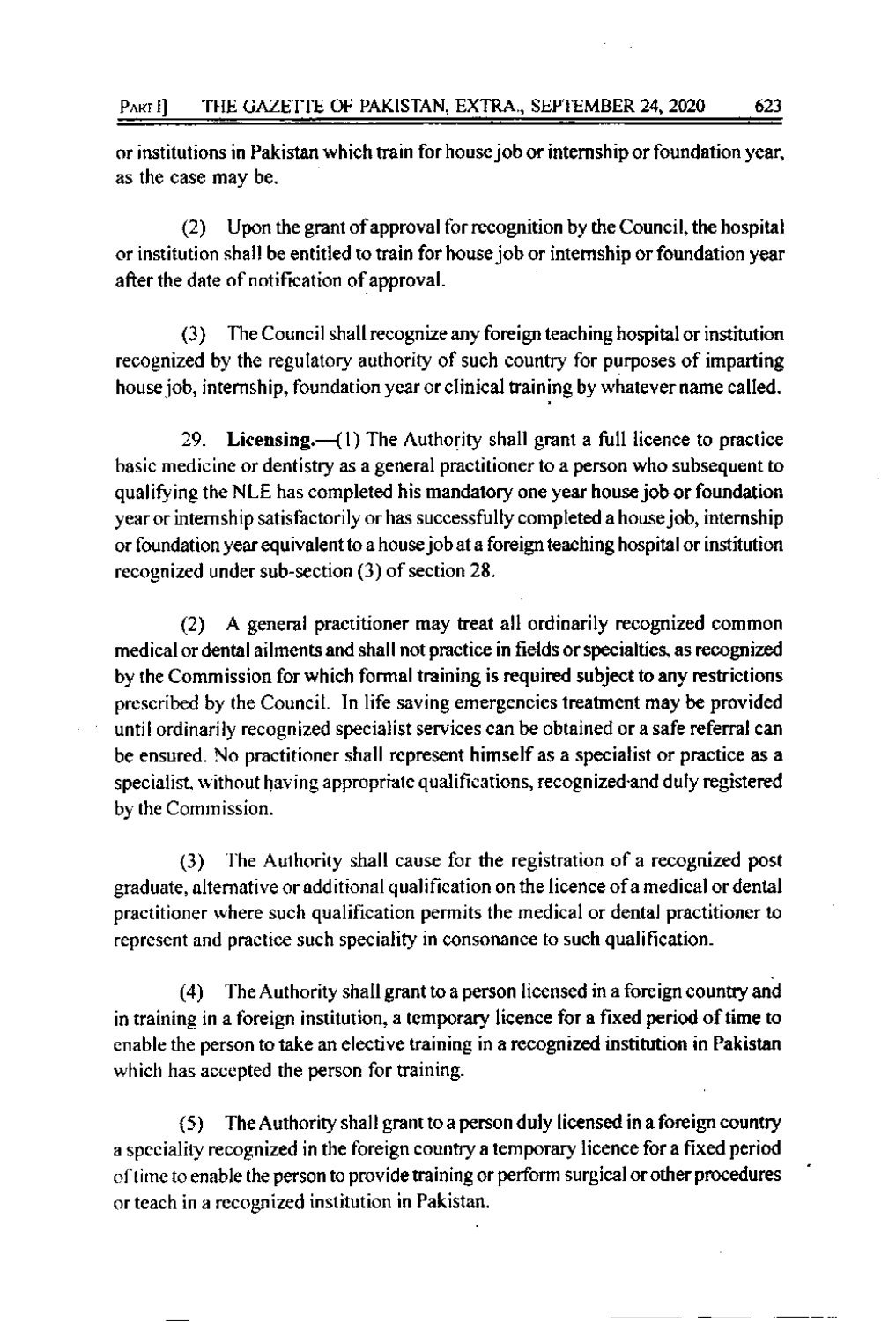$(6)$ The Authority shall cause for the registration and issuance of a licence under sub-sections  $(1)$ ,  $(3)$  and  $(4)$  to be completed within fourteer days of the applicant having submitted his application or reject the same for reasons to be stated

Every licensed practitioner shall be responsible to maintain his licence  $(7)$ as valid and in good order. A practitioner shall not be permitted to practice in the absence of a valid licence issued by the Authority.

(8) No medical or dental practitioner shall be permitted to represent in Pakistan as having acquired or seek to practice a speciality unless the same is duly registered on his licence by the Authority.

Every licensed medical or dental practitioner shall be required to (9). revalidate his licence every five years in the manner and on terms determined by regulations prescribed by the Council.

(10) Every licensed practitioner shall be bound by the code of ethics promulgated by the Authority.

(11) Notwithstanding anything to the contrary contained in any other law for the time being in force, no medical certificate or prescription or medical or dental advice shall be considered valid unless obtained from a medical or dental practitioner having a valid provisional or full licence.

 $(12)$  No person shall be entitled to recover any charge in any court of law for any medical, dental or surgical advice or attendance or for the performance of any operation or intervention or for any medicine prescribed or supplied unless he is a registered medical or dental practitioner having valid registration with the Authority:

Provided that a person licensed under any other law to practice some other form of medicine may prescribe medicine permissible under such law commensurate with the scope of his qualifications and training.

(13) No registered licensee shall use or publish in any manner whatsoever any title, description or symbol indicating or intended to lead persons to infer that he possesses any additional or other professional qualification unless the same has been duly recognized and registered on his licence by the Commission.

30. **Inspection.**—(1) The Authority shall appoint inspectors in accordance with terms and qualifications prescribed by the Council to inspect facilities for training available at the medical or dental institutions for grant of recognition to provide house job, internship or foundation year training or post graduate training: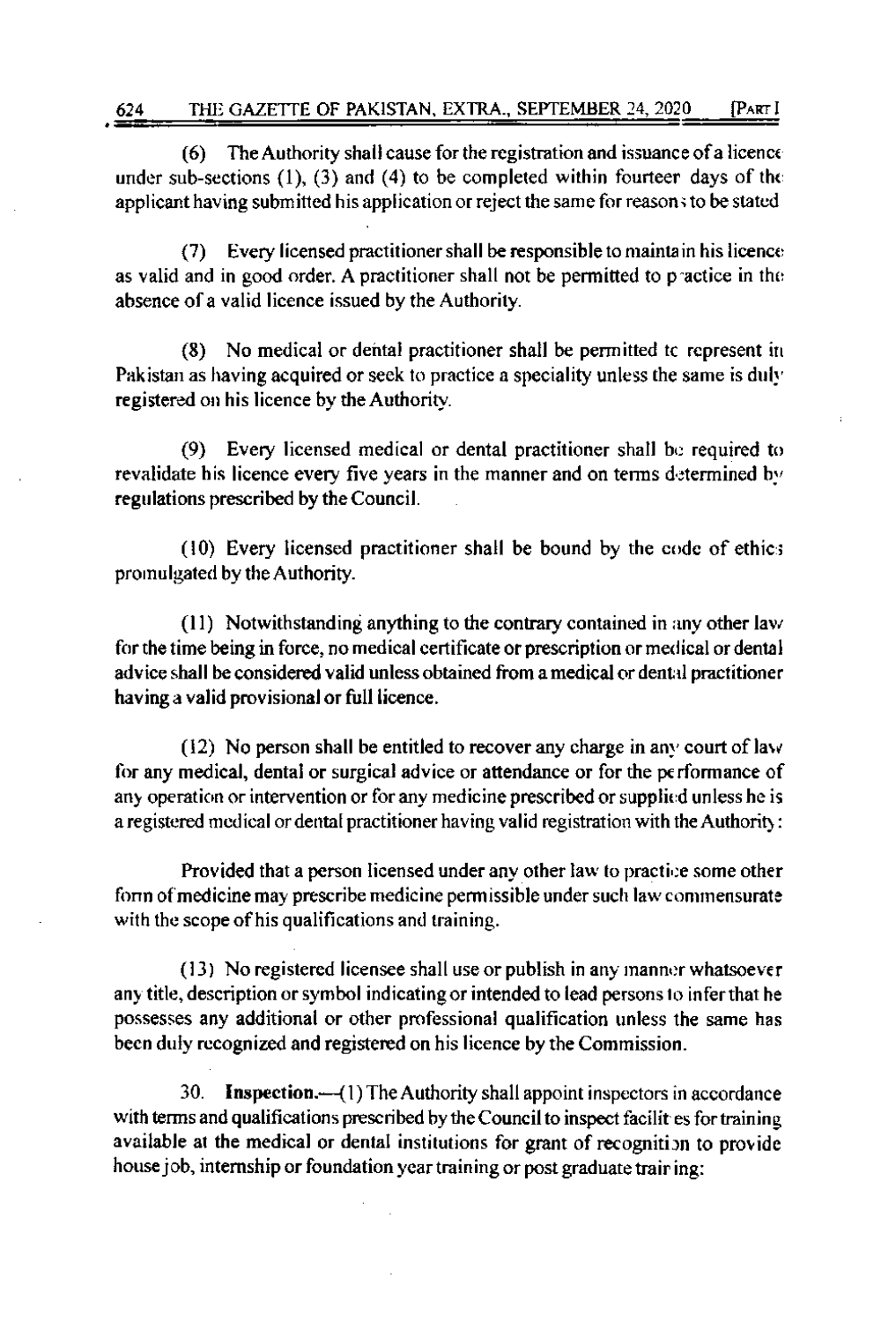Provided that an institution recognized for training by the College of Physicians and Surgeons of Pakistan shall be provisionally recognized by the Council for purposes of post graduate training subject to verification of compliance with prescribed criteria in due course.

 $(2)$  Inspectors shall immediately upon completion of the inspection compile a comprehensive report on the prescribed format on the standard of the inspected facilities and on the courses of study and facilities for teaching provided by the medical or dental institution inspected and shall submit it to the Authority.

 $(3)$  The Authority shall forward a copy of such report to the medical or dental institution concerned for any response prior to placing the report along with its recommendation before the Council

(4) The Authority may conduct inspections ofrecognized facilities on <sup>a</sup> periodical basis, provided that every institution shall be re-inspected at least once in every five years.

31. Withdrawal of recognition.— $(1)$  Pursuant to an inspection, the Authority may recommend and the Council may approve the withdrawal on a temporary or permanent basis the recognition granted to an institution under sections 23, 25, 26 and 28 of the Act.

(2) The Council shall prior to approving the withdrawal of a recognition grantcd to the institution under sections 23, 25, 26 and 28 give an opportunity of being heard and responding to the report and recommendations of the Authority:

Provided that for purposes of protecting the rights of existing trainees or students the Council on the recommendation of the Authority may approve a scheme to place the trainees or students at other institutions where reasonable availability exists.

32. Disciplinary proceedings, suspension or cancellation of licence. $-$  (1) The Council in compliance to directions of the Medical Tribunal or upon a finding pursuant to a disciplinary hearing or upon an inquiry and hearing conducted by the Authority or the Council itself, may temporarily suspend or permanently cancel the licence of a practitioner or impose such penalties as may be prescribed forhaving violated any obligation imposed upon the licensee or for medical or professional negligence or misconduct.

(2) The licence of a practitiooer which has expired or who has not successlully re-validated within the time prescribed shali be deemed to have been suspended until such time as it is re-validated in the prescribed manner.